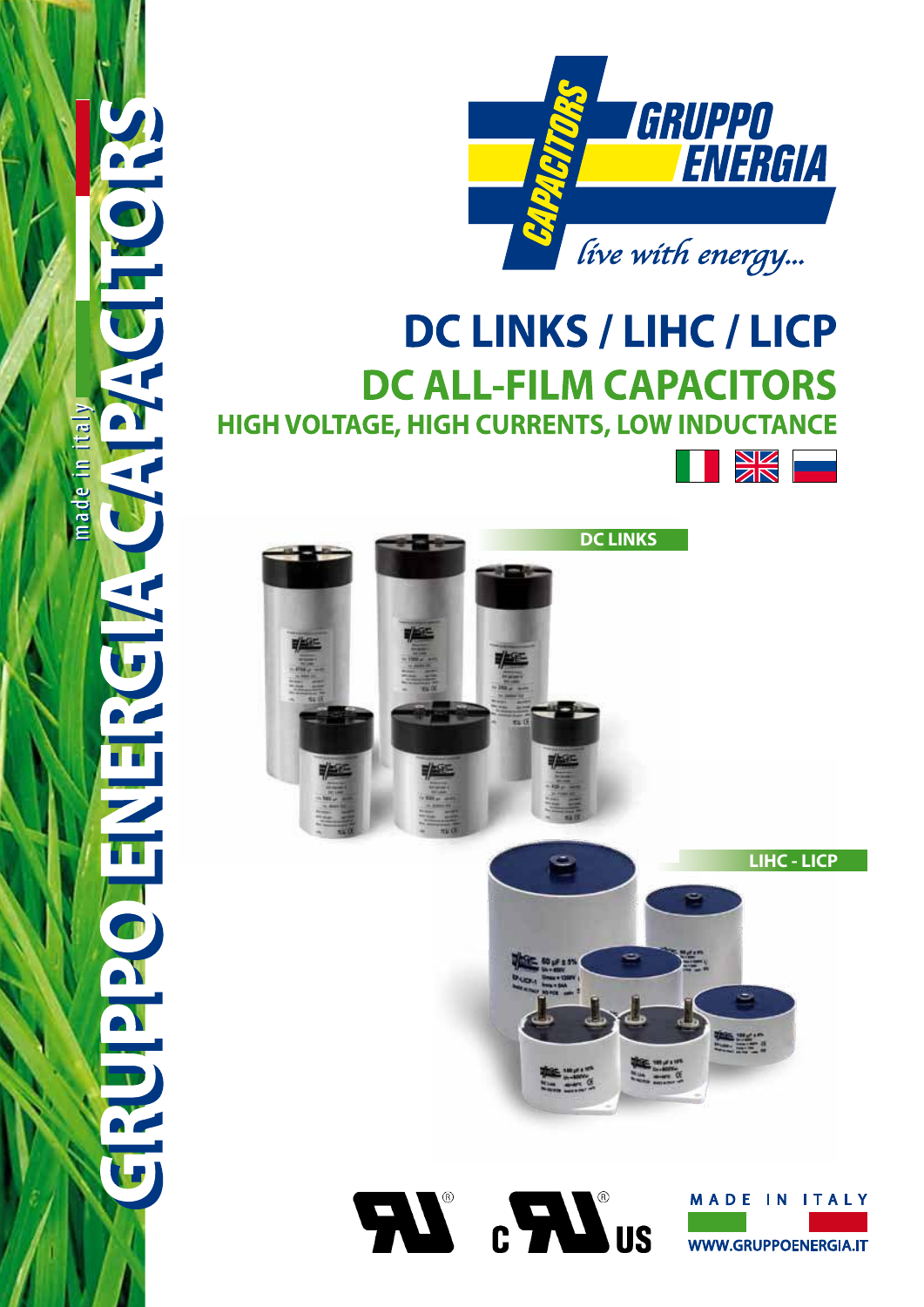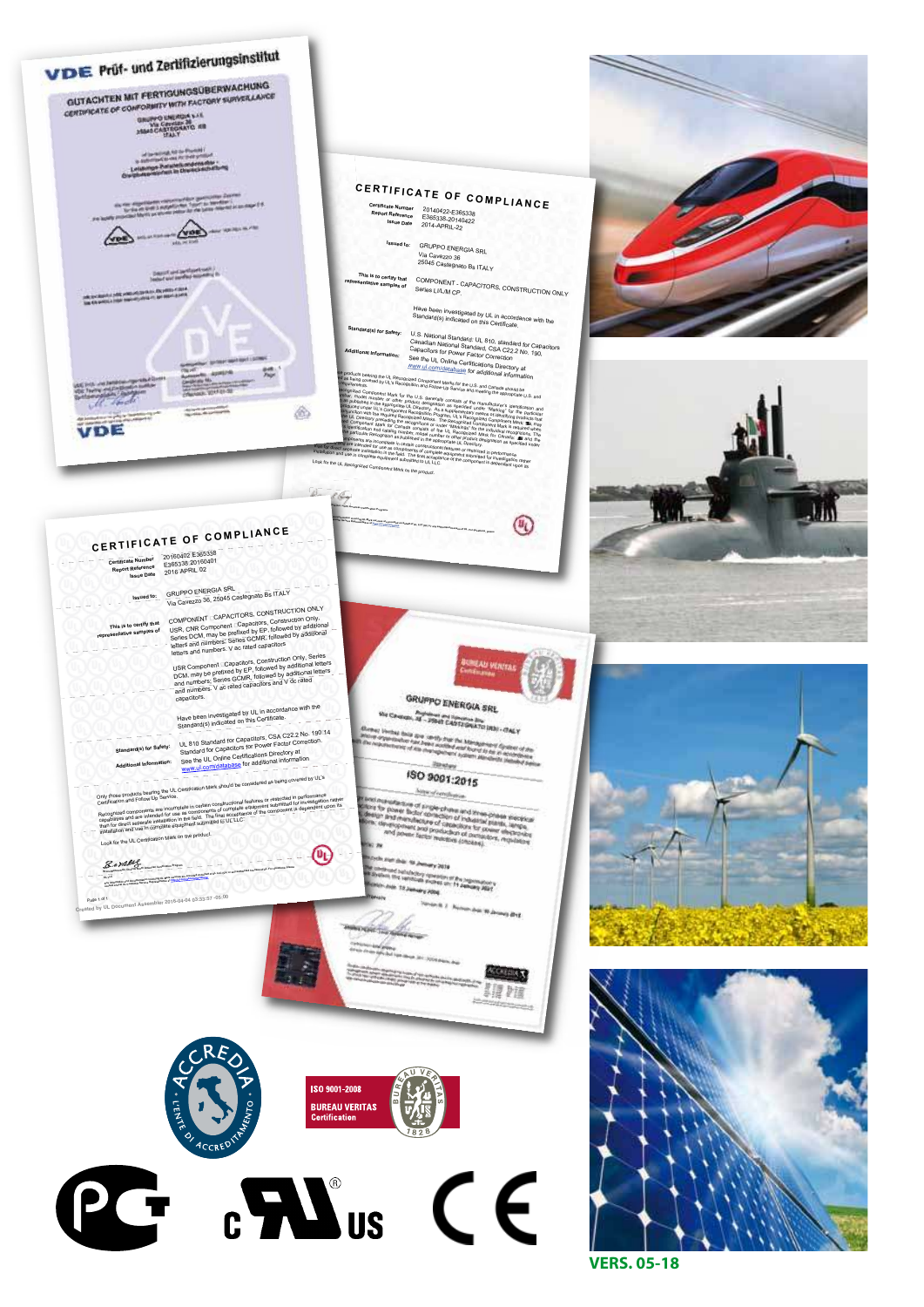**DC LINKS / LIHC - LICP CONDENSATORI AD ALTA DENSITÀ DI ENERGIA E BASSE PERDITE , PER APPLICAZIONI DC LOW-LOSS HIGH ENERGY-DENSITY CAPACITORS FOR DC APPLICATION КОНДЕНСАТОРЫ ВЫСОКОЙ ЭНЕРГЕТИЧЕСКОЙ ПЛОТНОСТИ И НИЗКОГО УРОВНЯ ПОТЕРЬ, ДЛЯ DC КОНТУРОВ**





### **TECNOLOGIA ALL-FILM CONDENSATORI AUTORIGENERANTI AD ALTA TENSIONE** Norme di Riferimento IEC 61071-1/2 - IEC 61881 - UL 810

All-Film è la tecnologia più avanzata in film metalizzato per una lunga durata ed elevata affidabilità dei condensatori nelle applicazioni DC.

Questa è una tecnologia a secco, per garantire le basse perdite e bassa induttanza. Condensatori sono realizzati senza un dispositivo di sicurezza. La particolare struttura interna può dare la certezza che parziali scariche dielettriche e conseguente rischio di guasti sono ridotti al minimo.



### **ALL-FILM TECHNOLOGY SELF-HEALING HIGH VOLTAGE CAPACITORS** Reference Standard IEC 61071-1/2 - IEC 61881 - UL 810

ALL-Film is the most advanced metallized film technology, for long life and high reliability of capacitors in DC applications. This is a dry technology, to ensure the low loss and low inductance.

The capacitors are made without safety device.

The particular internal construction can give the security that partial dielectric discharges and consequential risk of failures are reduced to a minimum.

### **ТЕХНОЛОГИЯ ALL-FILM САМОВОСТАНАВЛИВАЮЩИЕСЯ КОНДЕНСАТОРЫ ВЫСОКОГО НАПРЯЖЕНИЯ** Стандарт соответствия IEC 61071-1/2 - IEC 61881 - UL 810

ALL-Film это новейшая технология с использованием специально метализированной пленки гарантирующей надежность конденсаторов в DC контурах. Применение сухой технологии гарантирует низкие потери и низкую индуктивность. Специальная внутренняя конструкция гарантирует что частичные диэлектрические разряды увеличивающие риск выхода из строя конденсатора сводятся к минимуму.

### **DCM / SERIE DC LINK / DC LINK SERIES / DC LINK СЕРИЯ LIHC - LICP / SERIE A BASSA INDUTTANZA / LOW-INDUCTANCE SERIES / НИЗКОИНДУКТИВНAЯ СЕРИЯ DATI TECNICI / TECHNICAL DATA / ТЕХНИЧЕСКИЕ ХАРАКТЕРИСТИКИ**

| Custodia<br>Case                                                                                                        | Custodia in Alluminio o in Plastica/ fondo piatto o avvitabile<br>Aluminium or Plastic case / flat or stud bottom                                                                                                                                 |
|-------------------------------------------------------------------------------------------------------------------------|---------------------------------------------------------------------------------------------------------------------------------------------------------------------------------------------------------------------------------------------------|
| Корпус<br>Terminali<br><b>Terminals</b><br>Вывода                                                                       | Алюминиевый корпус или пластиковый / с болтом или без болта<br>Terminale a vite M6/M8/M5 / femmina M6/M8/M5<br>Screw terminal M6/M8/M5 / female M6/M8/M5<br>Терминалы болты М6/М8/М5 / Вывода типо (девочка) М6/М8/М5                             |
| Dielettrico<br>Dielectric type<br>Тип диэлектрика                                                                       | Film di polipropilene speciale resistente a sovracariche, autorigenerabile<br>Special overvoltage and overcurrent resistance, self-healing polypropylene film<br>Самовосстанавливающаяся устойчивая к перегрузкам полипропиленовая пленка         |
| Riempimento<br>Filling<br>Наполнение                                                                                    | Riempito di resina a secco non PCB / olio vegetale solido<br>Dry type resin filled non PCB / based on vegetable oil<br>Не токсичная смола (non PCB), сухой тип / расстителное масло                                                               |
| Limiti termici<br>Limit temperatures<br>Температуры использования                                                       | min. - $40^{\circ}$ C / max (hotspot) +85 $^{\circ}$ C                                                                                                                                                                                            |
| Temperatura di stoccaggio<br>Storing temperature<br>Температура хранения                                                | $-40^{\circ}$ C / $+85^{\circ}$ C                                                                                                                                                                                                                 |
| Tensione Un - DC<br>Voltage Un - DC<br>Напряжение Un - DC                                                               | Da 500 V a 2500 V (altro voltaggio su richiesta) - Cerificato UL fino a 5000 V<br>From 500 V up 2500 V (other voltage on request) - UL certificated up to 5000 V<br>От 500 В до 2500 В (другие напряжения по запросу) - UL сертификация до 5000 В |
| Prova di tensione (tra i terminali Utt)<br>Voltage test (terminal to terminal Utt)<br>Тест напряжением (между выводыми) | 1,5 x Un DC / 10 s.                                                                                                                                                                                                                               |
| Prova di tensione (terminali-custodia Utc)<br>Voltage test (terminal to case Utc)<br>Тест напряжением (вывод - корпус)  | 3.5 x Un AC / 2 s.                                                                                                                                                                                                                                |
| Installazione<br>Installation<br><b>Установка</b>                                                                       | Qualsiasi posizione<br>Any position<br>В любой позиции                                                                                                                                                                                            |
| Aspettativa di vita<br>Life expetancy<br>Ожидаемый срок службы                                                          | > 100.000 h. - Tensione nominale - 85°C (200.000 h. su richiesta)<br>> 100.000 h. - Rated voltage - 85°C (200.000 h. on request)<br>> 100.000 h. - Номинальное напряжение - 85°С (200.000 h. по запросу)                                          |
| Rischio di incendio<br><b>Fire load</b><br>Пожарная опастность                                                          | 40 MJ / kg.                                                                                                                                                                                                                                       |
| Tasso di umidità consentito<br>Permissible relative humidity<br>Относительная влажность                                 | No formazione di condensa<br>Dewing not admissible<br>Не допустим конденсат                                                                                                                                                                       |
| Sistema di protezione<br>Type of protection<br>Система защиты                                                           | Nessuna protezione interna<br>No internal protection<br>Без внутренней защиты                                                                                                                                                                     |
| Tolleranza<br>Tolerance<br>Допуск                                                                                       | $-10\% + 10\%$ ( $-5\% + 5\%$ su richiesta)<br>$-10\% + 10\%$ ( $-5\% + 5\%$ on request)<br>$-10\% + 10\%$ ( $-5\% + 5\%$ по запросу)                                                                                                             |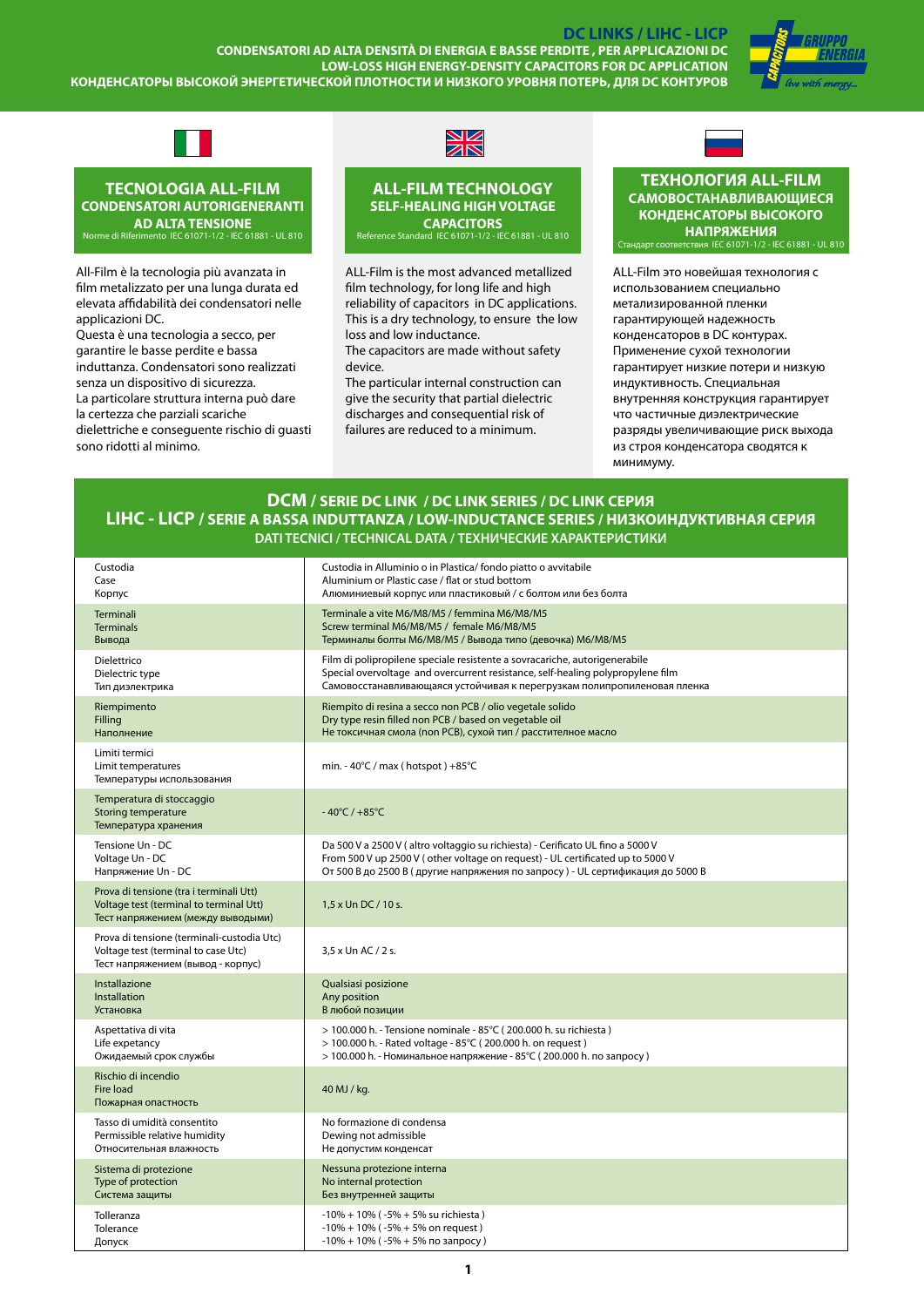

**CONDENSATORI AD ALTA DENSITÀ DI ENERGIA E BASSE PERDITE , PER APPLICAZIONI DC LOW-LOSS HIGH ENERGY-DENSITY CAPACITORS FOR DC APPLICATION КОНДЕНСАТОРЫ ВЫСОКОЙ ЭНЕРГЕТИЧЕСКОЙ ПЛОТНОСТИ И НИЗКОГО УРОВНЯ ПОТЕРЬ, ДЛЯ DC КОНТУРОВ**

I condensatori DC LINK forniscono rapidamente al circuito DC correnti elevate, in presenza della corrente di picco periodica richiesta. Questa serie combina alta capacità ed altissima resistenza a impulsi di corrente necessari per inverter, energia eolica e solare, celle a combustibile, sistemi UPS e altro ancora. I condensatori vengono continuamente e bruscamente caricati e scaricati. Il valore di picco della corrente che si verifica è sostanzialmente maggiore del valore RMS.

Tali condensatori sono progettati con un'elevata resistenza termica per gestire la potenza reattiva e l'elevata dissipazione di potenza. I condensatori per applicazioni con semiconduttori IGBT devono essere a bassa induttanza.

### **EP-DCM F/S-1 DC LINK EP-DCM F/S-1 DC LINK EP-DCM F/S-1 DC LINK**

These capacitors can briefly supplying to the DC network the high currents, when there is a periodic peak current demand. This series combines high capacitance and very high ripple current capability needed for today's inverter designs for wind, solar, fuel cells, UPS systems and more.

They are periodically and abruptly charged and discharged. The peak value of the

current that occurs here is substantially greater than the RMS value.

Such capacitors must be designed for a high thermal rating in order to handle the relatively high reactive power and power dissipation.

Capacitors for IGBT semiconductors application must also be designed to have low inductances.

Конденсаторы DC link обеспечивают DC контур высокими токами в кратчайшее время. Эта серия отличается высокими емкостями и большой устойчивостью к импульсным токам, необходимым для инвертеров, солнечных батарей, систем UPS и многого другого.

Эти конденсаторы периодически заряжаются и разряжаются.

Величина возникающего пикового тока значительно превышает уровень RMS. Конструкция конденсаторов должна обладать температурной устойчивостью чтобы управлять реактивной и рассеиваемой мощностями. Конденсаторы применяемые с полупроводниками IGBT должны

быть низко индуктивными.

# **CONSTRUCTION DETAILS / DETTAGLI COSTRUTTIVI / ОСОБЕННОСТИ КОНСТРУКЦИИ**

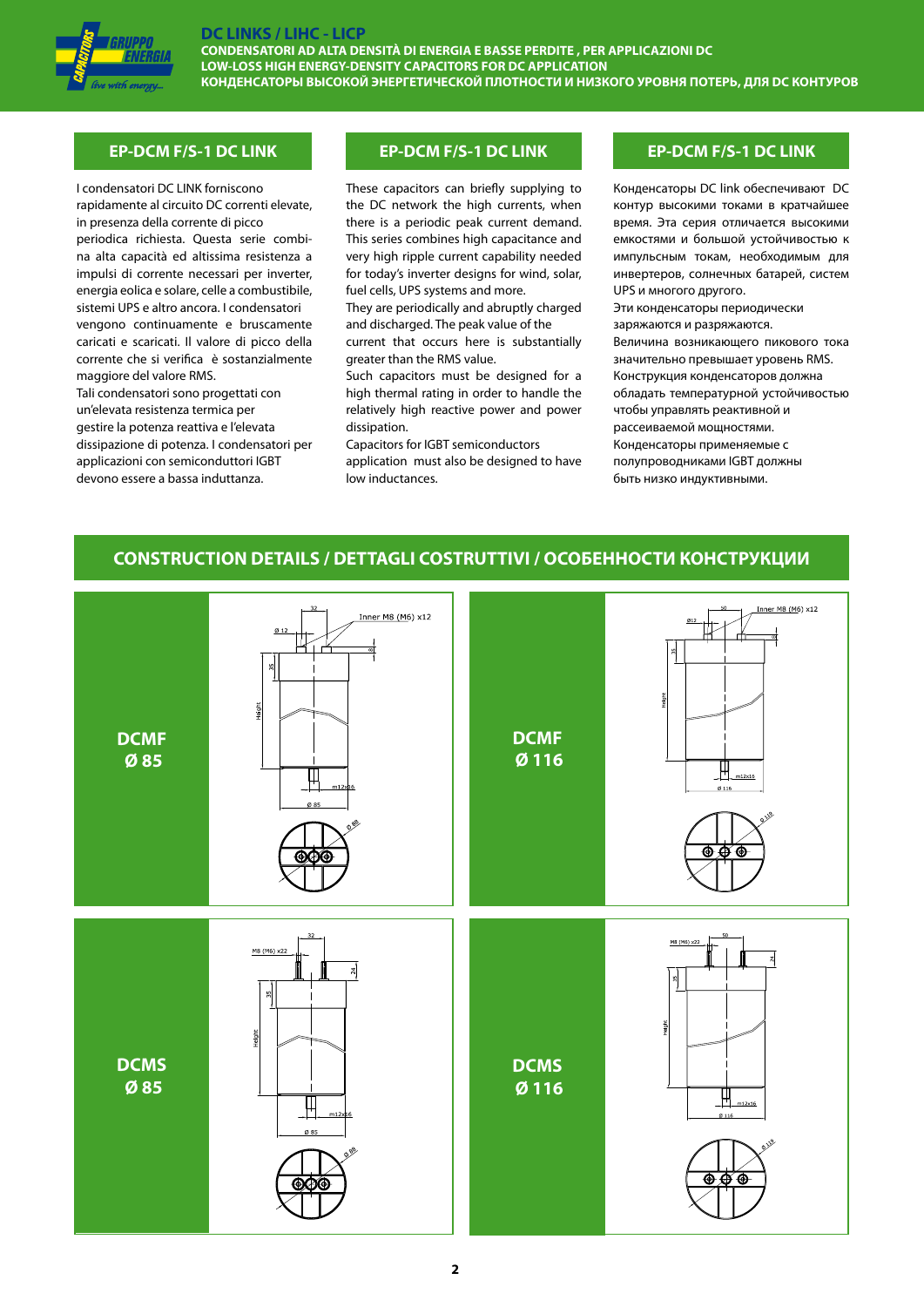

DC LINKS / LIHC - LICP<br>CONDENSATORI AD ALTA DENSITÀ DI ENERGIA E BASSE PERDITE , PER APPLICAZIONI DC<br>L OW-LOSS HIGH ENERGY-DENSITY CAPACITORS FOR DC APPLICATION КОНДЕНСАТОРЫ ВЫСОКОЙ ЭНЕРГЕТИЧЕСКОЙ ПЛОТНОСТИ И НИЗКОГО УРОВНЯ ПОТЕРЬ, ДЛЯ DC КОНТУРОВ

| <b>Ordering</b><br>code                  | <b>Capacitance</b><br>μF | <b>Rs</b><br>$m\Omega$ | Ls:<br>nH              | <b>Rth</b><br>°C/W                                    | <b>I</b> max<br>A rms | lp.<br>kA peak | IS.<br>kA peak                                        | Ws<br><b>Joule</b> | Can<br>diameter<br>mm | <b>Height</b><br>mm | <b>Terminal</b><br><b>F</b> Inner M6<br><b>S Screw M6</b> |  |  |  |  |
|------------------------------------------|--------------------------|------------------------|------------------------|-------------------------------------------------------|-----------------------|----------------|-------------------------------------------------------|--------------------|-----------------------|---------------------|-----------------------------------------------------------|--|--|--|--|
| $Un = 600$ Vdc                           |                          |                        | $Us = 900 V$           |                                                       | $Ur = 100 V$          |                |                                                       |                    |                       |                     |                                                           |  |  |  |  |
|                                          |                          |                        |                        |                                                       |                       |                | <b>Compact Capacitance With High Current Strength</b> |                    |                       |                     |                                                           |  |  |  |  |
| DCMF0450A0600X075C                       | 450                      | 1,04                   | $\leq 45$              | 7,07                                                  | 51                    | 1,7            | 17                                                    | 81                 | 85                    | 75                  | F                                                         |  |  |  |  |
| DCMF0700A0600X101C                       | 700                      | 1,36                   | $\leq 45$              | 6,18                                                  | 48                    | 1,7            | 16                                                    | 126                | 85                    | 101                 | F                                                         |  |  |  |  |
| DCMF1100A0600X136C                       | 1100                     | 1,80                   | $\leq45$               | 5,01                                                  | 46                    | 1,6            | 17                                                    | 198                | 85                    | 136                 | F                                                         |  |  |  |  |
| DCMF1300A0600Y101C                       | 1300                     | 0,95                   | ≤45                    | 4,06                                                  | 72                    | 3,1            | 31                                                    | 234                | 116                   | 101                 | F                                                         |  |  |  |  |
| DCMF1400A0600X184C                       | 1400                     | 2,42                   | $\leq 50$              | 3,91                                                  | 47                    | 1,6            | 16                                                    | 252                | 85                    | 184                 | F                                                         |  |  |  |  |
| DCMF2100A0600Y136C                       | 2100                     | 1,20                   | $\leq 45$              | 3,46                                                  | 70                    | 3,2            | 32                                                    | 378                | 116                   | 136                 | F                                                         |  |  |  |  |
| DCMF2800A0600Y184C                       | 2800                     | 1,52                   | $\leq 50$              | 2,92                                                  | 68                    | 3,2            | 32                                                    | 504                | 116                   | 184                 | F                                                         |  |  |  |  |
|                                          |                          |                        |                        | <b>Large Capacitance With Maximum Current</b>         |                       |                |                                                       |                    |                       |                     |                                                           |  |  |  |  |
|                                          |                          |                        |                        |                                                       |                       |                |                                                       |                    |                       |                     |                                                           |  |  |  |  |
| DCMF0900A0600X136A                       | 900                      | 0,77                   | $\leq 45$<br>$\leq 50$ | 3,56<br>2,93                                          | 84                    | 3,4            | 33<br>34                                              | 162<br>252         | 85<br>85              | 136<br>184          | F<br>F                                                    |  |  |  |  |
| DCMF1400A0600X184A<br>DCMF1700A0600Y136A | 1400<br>1700             | 0,98<br>0,64           | $\leq 45$              |                                                       | 84<br>117             | 3,3<br>6,3     | 63                                                    | 306                | 116                   | 136                 | F                                                         |  |  |  |  |
| DCMF2100A0600X256A                       | 2100                     | 1,28                   | ≤60                    | 2,20<br>2,31                                          | 82                    | 3,3            | 34                                                    | 378                | 85                    | 256                 | F                                                         |  |  |  |  |
| DCMF2700A0600Y184A                       | 2700                     | 0,79                   | $\leq 50$              | 1,86                                                  | 117                   | 6,4            | 63                                                    | 486                | 116                   | 184                 | F                                                         |  |  |  |  |
| DCMF2900A0600X336A                       | 2900                     | 1,67                   | $\leq 70$              | 1,82                                                  | 81                    | 3,1            | 32                                                    | 522                | 85                    | 336                 | F                                                         |  |  |  |  |
| DCMF4000A0600Y256A                       | 4000                     | 1,00                   | $≤60$                  | 1,53                                                  | 116                   | 6,2            | 64                                                    | 720                | 116                   | 256                 | F                                                         |  |  |  |  |
| DCMF5500A0600Y336A                       | 5500                     | 1,24                   | ≤70                    | 1,26                                                  | 114                   | 6,3            | 63                                                    | 990                | 116                   | 336                 | F                                                         |  |  |  |  |
| $Un = 700$ Vdc                           |                          |                        | $Us = 1050 V$          |                                                       | $Ur = 200 V$          |                |                                                       |                    |                       |                     |                                                           |  |  |  |  |
|                                          |                          |                        |                        |                                                       |                       |                |                                                       |                    |                       |                     |                                                           |  |  |  |  |
|                                          |                          |                        |                        | <b>Compact Capacitance With High Current Strength</b> |                       |                |                                                       |                    |                       |                     |                                                           |  |  |  |  |
| DCMF0320A0700X075C                       | 320                      | 1,17                   | $\leq 45$              | 7,21                                                  | 48                    | 1,3            | 13                                                    | 78                 | 85                    | 75                  | F                                                         |  |  |  |  |
| DCMF0500A0700X101C                       | 500                      | 1,55                   | $\leq$ 45              | 6,32                                                  | 44                    | 1,3            | 13                                                    | 123                | 85                    | 101                 | F                                                         |  |  |  |  |
| DCMF0750A0700X136C                       | 750                      | 2,09                   | $\leq 45$              | 5,09                                                  | 43                    | 1,3            | 13                                                    | 184                | 85                    | 136                 | F                                                         |  |  |  |  |
| DCMF0980A0700Y101C                       | 980                      | 1,02                   | $\leq 45$              | 4,09                                                  | 70                    | 2,6            | 26                                                    | 240                | 116                   | 101                 | F                                                         |  |  |  |  |
| DCMF1000A0700X184C                       | 1000                     | 2,78                   | $\leq 50$              | 4,00                                                  | 42                    | 1,2            | 13                                                    | 245                | 85                    | 184                 | F                                                         |  |  |  |  |
| DCMF1470A0700Y136C                       | 1470                     | 1,33                   | $\leq 45$              | 3,56                                                  | 65                    | 2,5            | 26                                                    | 360                | 116                   | 136                 | F                                                         |  |  |  |  |
| DCMF2000A0700Y184C                       | 2000                     | 1,70                   | $\leq 50$              | 3,02                                                  | 62                    | 2,5            | 26                                                    | 490                | 116                   | 184                 | F                                                         |  |  |  |  |
|                                          |                          |                        |                        | <b>Large Capacitance With Maximum Current</b>         |                       |                |                                                       |                    |                       |                     |                                                           |  |  |  |  |
| DCMF0650A0700X136A                       | 650                      | 0,83                   | $\leq 45$              | 3,65                                                  | 79                    | 2,7            | 27                                                    | 159                | 85                    | 136                 | F                                                         |  |  |  |  |
| DCMF1000A0700X184A                       | 1000                     | 1,07                   | $\leq 50$              | 3,04                                                  | 78                    | 2,7            | 27                                                    | 245                | 85                    | 184                 | F                                                         |  |  |  |  |
| DCMF1270A0700Y136A                       | 1270                     | 0,67                   | $\leq45$               | 2,22                                                  | 116                   | 5,3            | 52                                                    | 311                | 116                   | 136                 | F                                                         |  |  |  |  |
| DCMF1500A0700X256A                       | 1500                     | 1,41                   | ≤60                    | 2,39                                                  | 77                    | 2,5            | 27                                                    | 368                | 85                    | 256                 | F                                                         |  |  |  |  |
| DCMF1970A0700Y184A                       | 1970                     | 0,83                   | $\leq 50$              | 1,90                                                  | 114                   | 5,3            | 52                                                    | 483                | 116                   | 184                 | F                                                         |  |  |  |  |
| DCMF2000A0700X336A                       | 2000                     | 1,84                   | ≤70                    | 1,85                                                  | 78                    | 2,5            | 26                                                    | 490                | 85                    | 336                 | F                                                         |  |  |  |  |
| DCMF2970A0700Y256A<br>DCMF4000A0700Y336A | 2970<br>4000             | 1,05                   | $≤60$<br>$\leq 70$     | 1,56<br>1,30                                          | 112<br>108            | 5,0<br>5,0     | 53<br>51                                              | 728<br>980         | 116<br>116            | 256                 | F<br>F                                                    |  |  |  |  |
|                                          |                          | 1,32                   |                        |                                                       |                       |                |                                                       |                    |                       | 336                 |                                                           |  |  |  |  |
| $Un = 900$ Vdc                           |                          |                        | $Us = 1350 V$          |                                                       | $Ur = 200 V$          |                |                                                       |                    |                       |                     |                                                           |  |  |  |  |
|                                          |                          |                        |                        | <b>Compact Capacitance With High Current Strength</b> |                       |                |                                                       |                    |                       |                     |                                                           |  |  |  |  |
| DCMF0250A0900X075C                       | 250                      | 1,20                   | $\leq 45$              | 7,25                                                  | 46                    | 1,2            | 12                                                    | 101                | 85                    | 75                  | F                                                         |  |  |  |  |
| DCMF0380A0900X101C                       | 380                      | 1,59                   | $\leq45$               | 6,33                                                  | 44                    | 1,1            | 12                                                    | 154                | 98                    | 101                 | F                                                         |  |  |  |  |
| DCMF0580A0900X136C                       | 580                      | 2,10                   | $\leq45$               | 5,11                                                  | 43                    | 1,2            | 12                                                    | 235                | 85                    | 136                 | F                                                         |  |  |  |  |
| DCMF0750A0900Y101C                       | 750                      | 1,04                   | ${\leq}45$             | 4,14                                                  | 67                    | 2,3            | 23                                                    | 304                | 116                   | 101                 | F                                                         |  |  |  |  |
| DCMF0800A0900X184C                       | 800                      | 2,70                   | ${\leq}50$             | 3,99                                                  | 43                    | 1,2            | 12                                                    | 324                | 175                   | 184                 | F                                                         |  |  |  |  |
| DCMF1100A0900Y136C                       | 1100                     | 1,36                   | ${\leq}45$             | 3,60                                                  | 64                    | 2,2            | 23                                                    | 446                | 116                   | 136                 | F                                                         |  |  |  |  |
| DCMF1570A0900Y184C                       | 1570                     | 1,68                   | $\leq 50$              | 3,00                                                  | 63                    | 2,4            | 24                                                    | 636                | 178                   | 184                 | F                                                         |  |  |  |  |
|                                          |                          |                        |                        | <b>Large Capacitance With Maximum Current</b>         |                       |                |                                                       |                    |                       |                     |                                                           |  |  |  |  |
| DCMF0500A0900X136A                       | 500                      | 0,85                   | $\leq 45$              | 3,67                                                  | 78                    | 2,4            | 24                                                    | 203                | 134                   | 136                 | F                                                         |  |  |  |  |
| DCMF0770A0900X184A                       | 770                      | 1,09                   | ${\leq}50$             | 3,05                                                  | 77                    | 2,3            | 24                                                    | 312                | 85                    | 184                 | F                                                         |  |  |  |  |
| DCMF0970A0900Y136A                       | 970                      | 0,68                   | $\leq45$               | 2,25                                                  | 112                   | 4,7            | 47                                                    | 393                | 134                   | 136                 | F                                                         |  |  |  |  |
| DCMF1200A0900X256A                       | 1200                     | 1,39                   | $\leq 60$              | 2,37                                                  | 77                    | 2,4            | 25                                                    | 486                | 85                    | 256                 | F                                                         |  |  |  |  |
| DCMF1500A0900Y184A                       | 1500                     | 0,84                   | $\leq 50$              | 1,93                                                  | 110                   | 4,5            | 47                                                    | 608                | 116                   | 184                 | F                                                         |  |  |  |  |
| DCMF1600A0900X336A                       | 1600                     | 1,80                   | $\leq 70$              | 1,84                                                  | 78                    | 2,4            | 24                                                    | 648                | 85                    | 336                 | F                                                         |  |  |  |  |
| DCMF2200A0900Y256A                       | 2200                     | 1,07                   | $\leq 60$              | 1,60                                                  | 108                   | 4,4            | 47                                                    | 891                | 116                   | 256                 | F                                                         |  |  |  |  |
| DCMF3100A0900Y336A                       | 3100                     | 1,32                   | $\leq 70$              | 1,30                                                  | 108                   | 4,5            | 48                                                    | 1256               | 116                   | 336                 | F                                                         |  |  |  |  |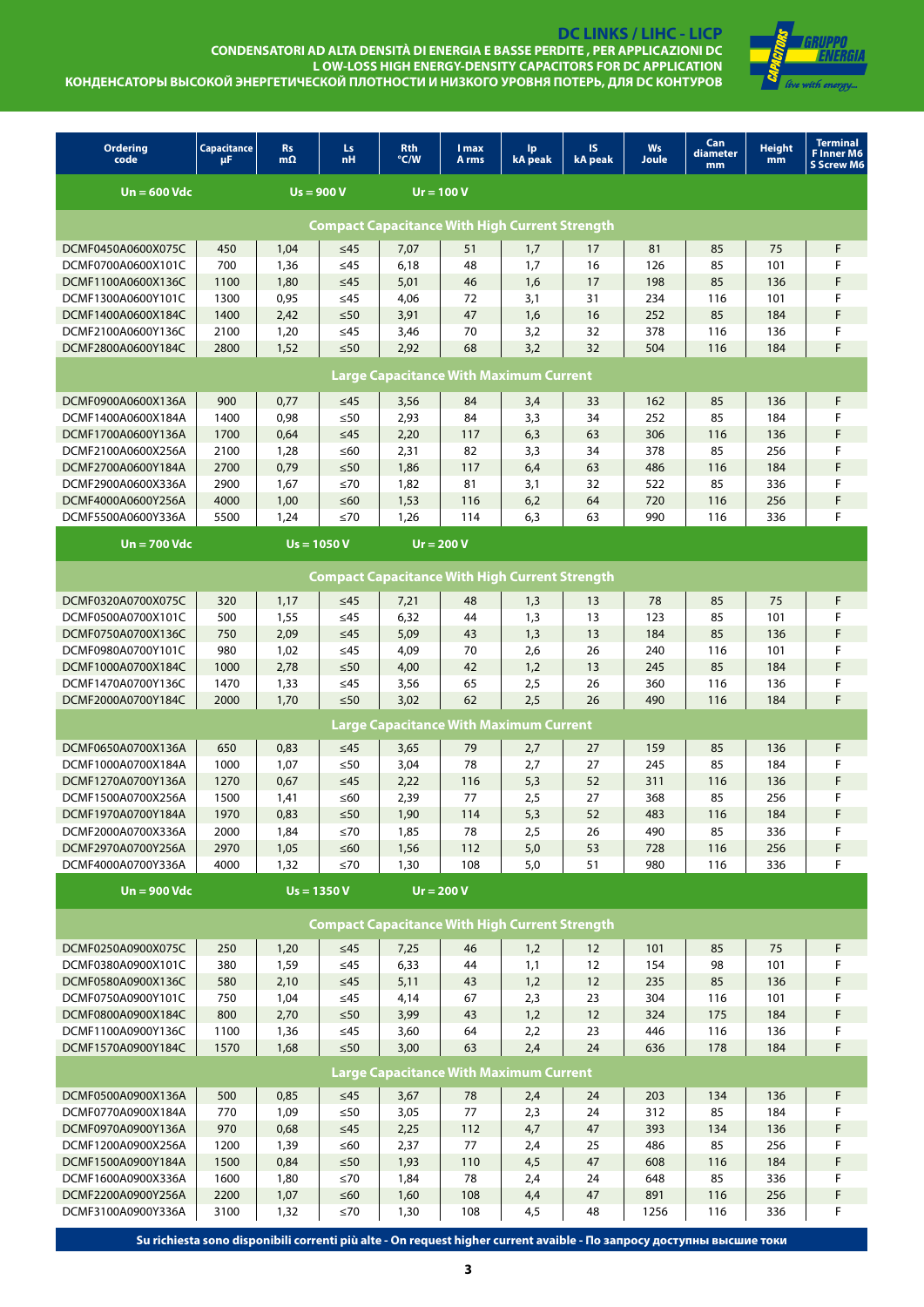

**CONDENSATORI AD ALTA DENSITÀ DI ENERGIA E BASSE PERDITE , PER APPLICAZIONI DC LOW-LOSS HIGH ENERGY-DENSITY CAPACITORS FOR DC APPLICATION КОНДЕНСАТОРЫ ВЫСОКОЙ ЭНЕРГЕТИЧЕСКОЙ ПЛОТНОСТИ И НИЗКОГО УРОВНЯ ПОТЕРЬ, ДЛЯ DC КОНТУРОВ**

| <b>Ordering</b><br>code                  | Capacitance<br>μF                                     | <b>Rs</b><br>$m\Omega$ | Ls.<br>nH              | Rth<br>°C/W  | l max<br>A rms | lp.<br>kA peak                                        | IS.<br>kA peak | Ws<br>Joule | Can<br>diameter<br>mm | <b>Height</b><br>mm | <b>Terminal</b><br><b>F</b> Inner M6<br><b>S Screw M6</b> |
|------------------------------------------|-------------------------------------------------------|------------------------|------------------------|--------------|----------------|-------------------------------------------------------|----------------|-------------|-----------------------|---------------------|-----------------------------------------------------------|
| Un = 1100 Vdc                            |                                                       |                        | $Us = 1650 V$          |              | $Ur = 250 V$   |                                                       |                |             |                       |                     |                                                           |
|                                          | <b>Compact Capacitance With High Current Strength</b> |                        |                        |              |                |                                                       |                |             |                       |                     |                                                           |
| DCMF0160A1100X075C                       | 160                                                   | 1,35                   | $\leq 45$              | 7,37         | 42             | 0,9                                                   | 9              | 97          | 85                    | 75                  | F                                                         |
| DCMF0250A1100X101C                       | 250                                                   | 1,75                   | ≤45                    | 6,40         | 41             | 0,9                                                   | 10             | 151         | 85                    | 101                 | F                                                         |
| DCMF0420A1100X136C                       | 420                                                   | 2,23                   | $\leq 45$              | 4,96         | 46             | 1,1                                                   | 11             | 254         | 85                    | 136                 | F                                                         |
| DCMF0490A1100Y101C                       | 490                                                   | 1,12                   | $\leq45$               | 4,20         | 64             | 1,9                                                   | 19             | 296         | 116                   | 101                 | F                                                         |
| DCMF0510A1100X184C                       | 510                                                   | 3,05                   | $\leq 50$              | 4,01         | 41             | 0,9                                                   | 10             | 309         | 85                    | 184                 | F                                                         |
| DCMF0720A1100Y136C                       | 720                                                   | 1,47                   | $\leq45$               | 3,66         | 61             | 1,8                                                   | 19             | 436         | 116                   | 136                 | F                                                         |
| DCMF1000A1100Y184C                       | 1000                                                  | 1,86                   | $\leq 50$              | 3,06         | 60             | 1,8                                                   | 19             | 605         | 116                   | 184                 | F                                                         |
|                                          |                                                       |                        |                        |              |                | <b>Large Capacitance With Maximum Current</b>         |                |             |                       |                     |                                                           |
| DCMF0320A1100X136A                       | 320                                                   | 0,92                   | $\leq 45$              | 3,78         | 73             | 2,0                                                   | 20             | 194         | 85                    | 136                 | F                                                         |
| DCMF0500A1100X184A                       | 500                                                   | 1,17                   | $\leq 50$              | 3,13         | 72             | 1,8                                                   | 20             | 303         | 85                    | 184                 | F                                                         |
| DCMF0610A1100Y136A                       | 610                                                   | 0,72                   | $\leq 45$              | 2,33         | 106            | 3,6                                                   | 38             | 369         | 116                   | 136                 | F                                                         |
| DCMF0750A1100X256A                       | 750                                                   | 1,54                   | $\leq 60$              | 2,43         | 73             | 1,8                                                   | 19             | 454         | 85                    | 256                 | F                                                         |
| DCMF0970A1100Y184A                       | 970                                                   | 0,88                   | $\leq 50$              | 1,98         | 106            | 3,6                                                   | 38             | 587         | 116                   | 184                 | F                                                         |
| DCMF1100A1100X336A                       | 1100                                                  | 1,95                   | $\leq 70$              | 1,89         | 73             | 2,0                                                   | 20             | 666         | 85                    | 336                 | F                                                         |
| DCMF1500A1100Y256A                       | 1500                                                  | 1,13                   | $≤60$                  | 1,65         | 103            | 3,4                                                   | 36             | 908         | 116                   | 256                 | F                                                         |
| DCMF2000A1100Y336A                       | 2000                                                  | 1,40                   | ≤70                    | 1,35         | 102            | 3,7                                                   | 38             | 1210        | 116                   | 336                 | F                                                         |
| <b>Un = 1300 Vdc</b>                     |                                                       |                        | $Us = 1950 V$          |              | $Ur = 300 V$   |                                                       |                |             |                       |                     |                                                           |
|                                          |                                                       |                        |                        |              |                | <b>Compact Capacitance With High Current Strength</b> |                |             |                       |                     |                                                           |
| DCMF0100A1300X075C                       | 100                                                   | 1,64                   | $\leq 45$              | 7,63         | 37             | 0,7                                                   | 8              | 85          | 85                    | 75                  | F                                                         |
| DCMF0170A1300X101C                       | 170                                                   | 2,02                   | $\leq$ 45              | 6,46         | 38             | 0,8                                                   | 8              | 144         | 85                    | 101                 | F                                                         |
| DCMF0270A1300X136C                       | 270                                                   | 2,69                   | $\leq 45$              | 5,21         | 37             | 0,8                                                   | 8              | 228         | 85                    | 136                 | F                                                         |
| DCMF0320A1300Y101C                       | 320                                                   | 1,29                   | $\leq45$               | 4,34         | 58             | 1,5                                                   | 16             | 270         | 116                   | 101                 | F                                                         |
| DCMF0350A1300X184C                       | 350                                                   | 3,67                   | $\leq 50$              | 4,08         | 37             | 0,8                                                   | 8              | 296         | 85                    | 184                 | F                                                         |
| DCMF0500A1300Y136C                       | 500                                                   | 1,70                   | $\leq45$               | 3,76         | 56             | 1,5                                                   | 15             | 423         | 116                   | 136                 | F                                                         |
| DCMF0670A1300Y184C                       | 670                                                   | 2,13                   | $\leq 50$              | 3,14         | 55             | 1,6                                                   | 16             | 566         | 116                   | 184                 | F                                                         |
|                                          |                                                       |                        |                        |              |                | <b>Large Capacitance With Maximum Current</b>         |                |             |                       |                     |                                                           |
| DCMF0210A1300X136A                       | 210                                                   | 1,04                   | $\leq 45$              | 3,92         | 65             | 1,6                                                   | 16             | 177         | 85                    | 136                 | F                                                         |
| DCMF0330A1300X184A                       | 330                                                   | 1,33                   | $\leq 50$              | 3,23         | 66             | 1,6                                                   | 16             | 279         | 85                    | 184                 | F                                                         |
| DCMF0420A1300Y136A                       | 420                                                   | 0,78                   | $\leq 45$              | 2,42         | 98             | 3,0                                                   | 31             | 355         | 116                   | 136                 | F                                                         |
| DCMF0500A1300X256A                       | 500                                                   | 1,74                   | $\leq 60$              | 2,52         | 67             | 1,6                                                   | 16             | 423         | 85                    | 256                 | F                                                         |
| DCMF0650A1300Y184A                       | 650                                                   | 0,96                   | $\leq 50$              | 2,05         | 100            | 3,1                                                   | 32             | 549         | 116                   | 184                 |                                                           |
| DCMF0700A1300X336A                       | 700                                                   | 2,28                   | $\leq 70$              | 1,95         | 67             | 1,5                                                   | 16             | 592         | 85                    | 336                 | F                                                         |
| DCMF1000A1300Y256A                       | 1000                                                  | 1,24                   | $\leq 60$              | 1,72         | 96             | 3,0                                                   | 31             | 845         | 116                   | 256                 | F                                                         |
| DCMF1300A1300Y336A                       | 1300                                                  | 1,56                   | ≤70                    | 1,41         | 95             | 3,0                                                   | 30             | 1099        | 116                   | 336                 | F                                                         |
| $Un = 1500$ Vdc                          |                                                       |                        | $Us = 2250 V$          |              | $Ur = 300 V$   |                                                       |                |             |                       |                     |                                                           |
|                                          |                                                       |                        |                        |              |                | <b>Compact Capacitance With High Current Strength</b> |                |             |                       |                     |                                                           |
| DCMF0080A1500X075C                       | 80                                                    | 1,74                   | $\leq 45$              | 7,49         | 35,5           | $\mathbf{1}$                                          | $\overline{7}$ | 90          | 85                    | 75                  | F                                                         |
| DCMF0120A1500X101C                       | 120                                                   | 2,36                   | $\leq$ 45              | 6,60         | 34,1           | 1                                                     | 7              | 135         | 85                    | 101                 | F                                                         |
| DCMF0180A1500X136C                       | 180                                                   | 3,17                   | $\leq45$               | 5,30         | 34,0           | $\mathbf{1}$                                          | $\overline{7}$ | 203         | 85                    | 136                 | F                                                         |
| DCMF0220A1500Y101C                       | 220                                                   | 1,50                   | ${\leq}45$             | 4,51         | 52,8           | 1                                                     | 13             | 248         | 116                   | 101                 | F                                                         |
| DCMF0250A1500X184C                       | 250                                                   | 4,29                   | $\leq 50$              | 4,14         | 33,3           | $\mathbf{1}$                                          | 6              | 281         | 85                    | 184                 | F                                                         |
| DCMF0350A1500Y136C                       | 350                                                   | 1,89                   | $\leq45$               | 3,82         | 52,1           | 1                                                     | 13             | 394         | 116                   | 136                 | F                                                         |
| DCMF0500A1500Y184C                       | 500                                                   | 2,36                   | ${\leq}50$             | 3,20         | 51,1           | 1                                                     | 14             | 563         | 116                   | 184                 | F                                                         |
|                                          |                                                       |                        |                        |              |                | <b>Large Capacitance With Maximum Current</b>         |                |             |                       |                     |                                                           |
| DCMF0150A1500X136A                       | 150                                                   | 1,16                   | $\leq45$               | 4,03         | 60,0           | $\mathbf{1}$                                          | 13             | 169         | 85                    | 136                 | F                                                         |
| DCMF0250A1500X184A                       | 250                                                   | 1,44                   | $\leq 50$              | 3,25         | 63,9           | 1                                                     | 14             | 281         | 85                    | 184                 | F                                                         |
| DCMF0300A1500Y136A                       | 300                                                   | 0,83                   | $\leq45$               | 2,46         | 93,3           | 3                                                     | $26$           | 338         | 116                   | 136                 | F                                                         |
| DCMF0370A1500X256A                       | 370                                                   | 1,92                   | $\leq 60$              | 2,56         | 63,3           | 1                                                     | 14             | 416         | 85                    | 256                 | F                                                         |
| DCMF0470A1500Y184A                       | 470                                                   | 1,04                   | $\leq 50$              | 2,12         | 94,0           | 3                                                     | 27             | 529         | 116                   | 184                 | F                                                         |
| DCMF0550A1500X336A<br>DCMF0720A1500Y256A | 550<br>720                                            | 2,52<br>1,32           | $\leq 70$<br>$\leq 60$ | 1,99<br>1,76 | 62,3<br>91,2   | 1                                                     | 14<br>$27$     | 619<br>810  | 85<br>116             | 336<br>256          | F<br>F                                                    |
| DCMF1000A1500Y336A                       | 1000                                                  | 1,65                   | ${\leq}70$             | 1,44         | 91,1           | 3<br>3                                                | 28             | 1125        | 116                   | 336                 | F                                                         |
|                                          |                                                       |                        |                        |              |                |                                                       |                |             |                       |                     |                                                           |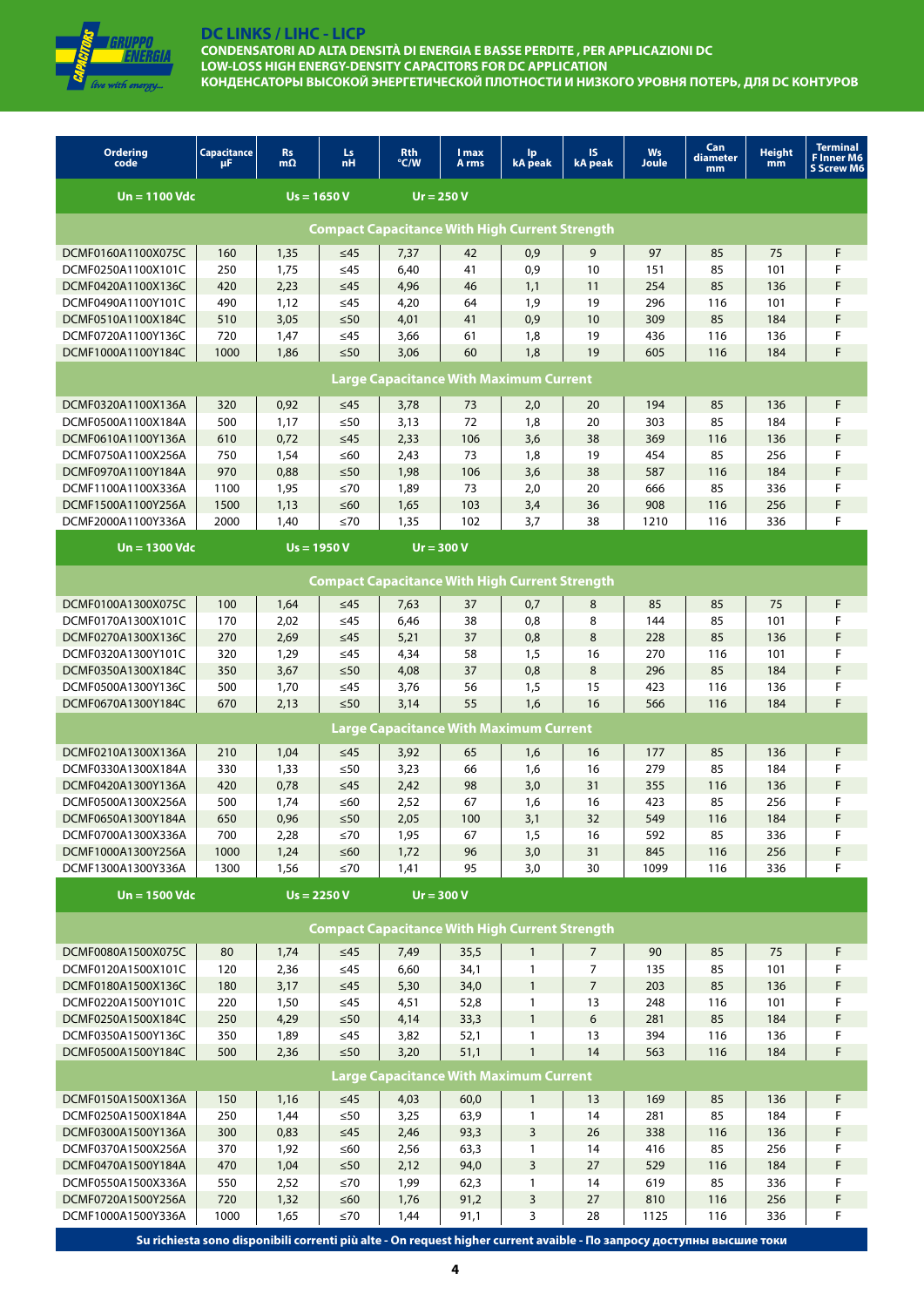

DC LINKS / LIHC - LICP<br>CONDENSATORI AD ALTA DENSITÀ DI ENERGIA E BASSE PERDITE , PER APPLICAZIONI DC L OW-LOSS HIGH ENERGY-DENSITY CAPACITORS FOR DC APPLICATION КОНДЕНСАТОРЫ ВЫСОКОЙ ЭНЕРГЕТИЧЕСКОЙ ПЛОТНОСТИ И НИЗКОГО УРОВНЯ ПОТЕРЬ, ДЛЯ DC КОНТУРОВ

| <b>Ordering</b><br>code                               | <b>Capacitance</b><br>μF                              | <b>Rs</b><br>$m\Omega$ | Ls.<br>nH               | <b>Rth</b><br>°C/W | I max<br>A rms                                        | lp<br>kA peak | IS.<br><b>kA</b> peak | <b>Ws</b><br>Joule | Can<br>diameter<br>mm | <b>Height</b><br>mm | <b>Terminal</b><br><b>F</b> Inner M6<br><b>S Screw M6</b> |  |
|-------------------------------------------------------|-------------------------------------------------------|------------------------|-------------------------|--------------------|-------------------------------------------------------|---------------|-----------------------|--------------------|-----------------------|---------------------|-----------------------------------------------------------|--|
| $Un = 1700$ Vdc                                       |                                                       |                        | $Us = 2500 V$           |                    | $Ur = 350V$                                           |               |                       |                    |                       |                     |                                                           |  |
|                                                       | <b>Compact Capacitance With High Current Strength</b> |                        |                         |                    |                                                       |               |                       |                    |                       |                     |                                                           |  |
| DCMF0060A1700X075C                                    | 60                                                    | 1,48                   | $\leq 45$               | 7,45               | 37                                                    | 0,6           | 6                     | 87                 | 85                    | 75                  | F                                                         |  |
| DCMF0090A1700X101C                                    | 90                                                    | 2,06                   | $\leq$ 45               | 6,57               | 36                                                    | 0,6           | 6                     | 130                | 85                    | 101                 | F                                                         |  |
| DCMF0140A1700X136C                                    | 140                                                   | 2,74                   | $\leq 45$               | 5,27               | 36                                                    | 0,6           | 6                     | 202                | 85                    | 136                 | F                                                         |  |
| DCMF0170A1700Y101C                                    | 170                                                   | 1,27                   | $\leq 45$               | 4,37               | 57                                                    | 1,2           | 12                    | 246                | 116                   | 101                 | F                                                         |  |
| DCMF0190A1700X184C                                    | 190                                                   | 3,64                   | $\leq 50$               | 4,09               | 36                                                    | 0,6           | 6                     | 275                | 85                    | 184                 | F                                                         |  |
| DCMF0270A1700Y136C                                    | 270                                                   | 1,68                   | $\leq$ 45               | 3,78               | 55                                                    | 1,1           | 12                    | 390                | 116                   | 136                 | F                                                         |  |
| DCMF0400A1700Y184C                                    | 400                                                   | 2,08                   | $\leq 50$               | 3,14               | 55                                                    | 1,2           | 12                    | 578                | 116                   | 184                 | F                                                         |  |
| <b>Large Capacitance With Maximum Current</b>         |                                                       |                        |                         |                    |                                                       |               |                       |                    |                       |                     |                                                           |  |
| DCMF0110A1700X136A                                    | 110                                                   | 1,01                   | $\leq 45$               | 3,96               | 62                                                    | 1,2           | 12                    | 159                | 85                    | 136                 | F                                                         |  |
| DCMF0170A1700X184A                                    | 170                                                   | 1,33                   | $\leq 50$               | 3,28               | 64                                                    | 1,1           | 12                    | 246                | 85                    | 184                 | F                                                         |  |
| DCMF0220A1700Y136A                                    | 220                                                   | 0,76                   | $\leq 45$               | 2,42               | 95                                                    | 2,4           | 24                    | 318                | 116                   | 136                 | F                                                         |  |
| DCMF0300A1700X256A                                    | 300                                                   | 1,67                   | $\leq 60$               | 2,49               | 68                                                    | 1,2           | 13                    | 434                | 85                    | 256                 | F                                                         |  |
| DCMF0350A1700Y184A                                    | 350                                                   | 0,94                   | $\leq 50$               | 2,07               | 97                                                    | 2,3           | 24                    | 506                | 116                   | 184                 | F                                                         |  |
| DCMF0410A1700X336A                                    | 410                                                   | 2,24                   | ≤70                     | 1,94               | 67                                                    | 1,1           | 12                    | 592                | 85                    | 336                 | F                                                         |  |
| DCMF0540A1700Y256A                                    | 540                                                   | 1,20                   | $≤60$                   | 1,69               | 98                                                    | 2,3           | 25                    | 780                | 116                   | 256                 | F                                                         |  |
| DCMF0800A1700Y336A                                    | 800                                                   | 1,51                   | $\leq 70$               | 1,40               | 96                                                    | 2,3           | 23                    | 1156               | 116                   | 336                 | F                                                         |  |
| $Un = 2100$ Vdc                                       |                                                       | $Us = 3150 V$          |                         |                    | $Ur = 550V$                                           |               |                       |                    |                       |                     |                                                           |  |
| <b>Compact Capacitance With High Current Strength</b> |                                                       |                        |                         |                    |                                                       |               |                       |                    |                       |                     |                                                           |  |
| DCMF0035A2100X075C                                    | 35                                                    | 1,54                   | $\leq$ 45               | 7,63               | 33                                                    | 0,5           | 5                     | 77                 | 85                    | 75                  | F                                                         |  |
| DCMF0060A2100X101C                                    | 60                                                    | 1,98                   | $\leq$ 45               | 6,52               | 35                                                    | 0,5           | 5                     | 132                | 85                    | 101                 | F                                                         |  |
| DCMF0090A2100X136C                                    | 90                                                    | 2,74                   | $\leq 45$               | 5,27               | 35                                                    | 0,5           | 5                     | 198                | 85                    | 136                 | F                                                         |  |
| DCMF0100A2100Y101C                                    | 100                                                   | 1,33                   | $\leq$ 45               | 4,51               | 52                                                    | 0,9           | 9                     | 221                | 116                   | 101                 | F                                                         |  |
| DCMF0120A2100X184C                                    | 120                                                   | 3,83                   | $\leq 50$               | 4,12               | 35                                                    | 0,4           | $\overline{4}$        | 265                | 85                    | 184                 | F                                                         |  |
| DCMF0170A2100Y136C                                    | 170                                                   | 1,70                   | $\leq$ 45               | 3,81               | 53                                                    | 0,9           | 9                     | 375                | 116                   | 136                 | F                                                         |  |
| DCMF0250A2100Y184C                                    | 250                                                   | 2,14                   | $\leq 50$               | 3,16               | 54                                                    | 0.9           | $\mathsf{Q}$          | 551                | 116                   | 184                 | F                                                         |  |
|                                                       |                                                       |                        |                         |                    | <b>Large Capacitance With Maximum Current</b>         |               |                       |                    |                       |                     |                                                           |  |
| DCMF0070A2100X136A                                    | 70                                                    | 1,02                   | $\leq 45$               | 4,01               | 59                                                    | 1,0           | 10                    | 154                | 85                    | 136                 | F                                                         |  |
| DCMF0110A2100X184A                                    | 110                                                   | 1,31                   | $\leq 50$               | 3,30               | 62                                                    | 0,9           | 10                    | 243                | 85                    | 184                 | F                                                         |  |
| DCMF0140A2100Y136A                                    | 140                                                   | 0,76                   | $\leq 45$               | 2,48               | 90                                                    | 1,9           | 19                    | 309                | 116                   | 136                 | F                                                         |  |
| DCMF0180A2100X256A                                    | 180                                                   | 1,74                   | ≤60                     | 2,55               | 64                                                    | 1,0           | 10                    | 397                | 85                    | 256                 | F                                                         |  |
| DCMF0220A2100Y184A                                    | 220                                                   | 0,97                   | $\leq 50$               | 2,13               | 93                                                    | 1,8           | 19                    | 485                | 116                   | 184                 | F                                                         |  |
| DCMF0260A2100X336A                                    | 260                                                   | 2,27                   | $\leq 70$               | 1,95               | 66                                                    | 0,9           | 10                    | 573                | 85                    | 336                 | F                                                         |  |
| DCMF0330A2100Y256A                                    | 330                                                   | 1,23                   | $\leq 60$               | 1,73               | 94                                                    | 1,9           | 19                    | 728                | 116                   | 256                 | F                                                         |  |
| DCMF0500A2100Y336A                                    | 500                                                   | 1,54                   | $\leq 70$               | 1,41               | 96                                                    | 1,9           | 19                    | 1103               | 116                   | 336                 | F                                                         |  |
| $Un = 2500$ Vdc                                       |                                                       | $Us = 3750V$           |                         |                    | $Ur = 600 V$                                          |               |                       |                    |                       |                     |                                                           |  |
|                                                       |                                                       |                        |                         |                    | <b>Compact Capacitance With High Current Strength</b> |               |                       |                    |                       |                     |                                                           |  |
| DCMF0025A2500X075C                                    | 25                                                    | 1,74                   | $\leq 45$               | 7,65               | 29                                                    | 0,4           | 4                     | 78                 | 85                    | 75                  | F                                                         |  |
| DCMF0040A2500X101C                                    | 40                                                    | 2,36                   | ≤45                     | 6,65               | 31                                                    | 0,4           | 4                     | 125                | 85                    | 101                 | F                                                         |  |
| DCMF0060A2500X136C                                    | 60                                                    | 3,30                   | $\leq45$                | 5,36               | 31                                                    | 0,4           | $\overline{4}$        | 188                | 85                    | 136                 | F                                                         |  |
| DCMF0075A2500Y101C                                    | 75                                                    | 1,43                   | $\leq45$                | 4,47               | 50                                                    | 0,8           | 8                     | 234                | 116                   | 101                 | F                                                         |  |
| DCMF0085A2500X184C                                    | 85                                                    | 4,40                   | $\leq 50$               | 4,15               | 32                                                    | 0,4           | $\overline{4}$        | 266                | 85                    | 184                 | F                                                         |  |
| DCMF0120A2500Y136C                                    | 120                                                   | 1,92                   | $≤45$                   | 3,88               | 49                                                    | 0,8           | 8                     | 375                | 116                   | 136                 | F                                                         |  |
| DCMF0170A2500Y184C                                    | 170                                                   | 2,49                   | $\leq 50$               | 3,25               | 48                                                    | 0,8           | 8                     | 531                | 116                   | 184                 | F                                                         |  |
|                                                       |                                                       |                        |                         |                    | <b>Large Capacitance With Maximum Current</b>         |               |                       |                    |                       |                     |                                                           |  |
| DCMF0050A2500X136A                                    | 50                                                    | 1,12                   | $\leq45$                | 4,08               | 53                                                    | 0,8           | 8                     | 156                | 85                    | 136                 | F                                                         |  |
| DCMF0077A2500X184A                                    | 77                                                    | 1,47                   | $\leq 50$               | 3,37               | 56                                                    | 0,8           | 8                     | 241                | 85                    | 184                 | F                                                         |  |
| DCMF0090A2500Y136A                                    | 90                                                    | 0,84                   | $\leq45$                | 2,63               | 80                                                    | 1,5           | 15                    | 281                | 116                   | 136                 | F                                                         |  |
| DCMF0120A2500X256A                                    | 120                                                   | 2,02                   | $\leq 60$               | 2,62               | 59                                                    | 0,8           | 8                     | 375                | 85                    | 256                 | F                                                         |  |
| DCMF0150A2500Y184A                                    | 150                                                   | 1,05                   | ${\leq}50$              | 2,20               | 87                                                    | 1,5           | 16                    | 469                | 116                   | 184                 | F                                                         |  |
| DCMF0170A2500X336A                                    | 170<br>220                                            | 2,69                   | $\leq 70$               | 2,03               | 59                                                    | 0,7           | 8<br>15               | 531<br>688         | 85<br>116             | 336                 | F                                                         |  |
| DCMF0220A2500Y256A<br>DCMF0330A2500Y336A              | 330                                                   | 1,37<br>1,72           | $\leq 60$<br>${\leq}70$ | 1,82<br>1,48       | 86<br>88                                              | 1,5           | 16                    | 1031               | 116                   | 256<br>336          | F<br>F                                                    |  |
|                                                       |                                                       |                        |                         |                    |                                                       | 1,5           |                       |                    |                       |                     |                                                           |  |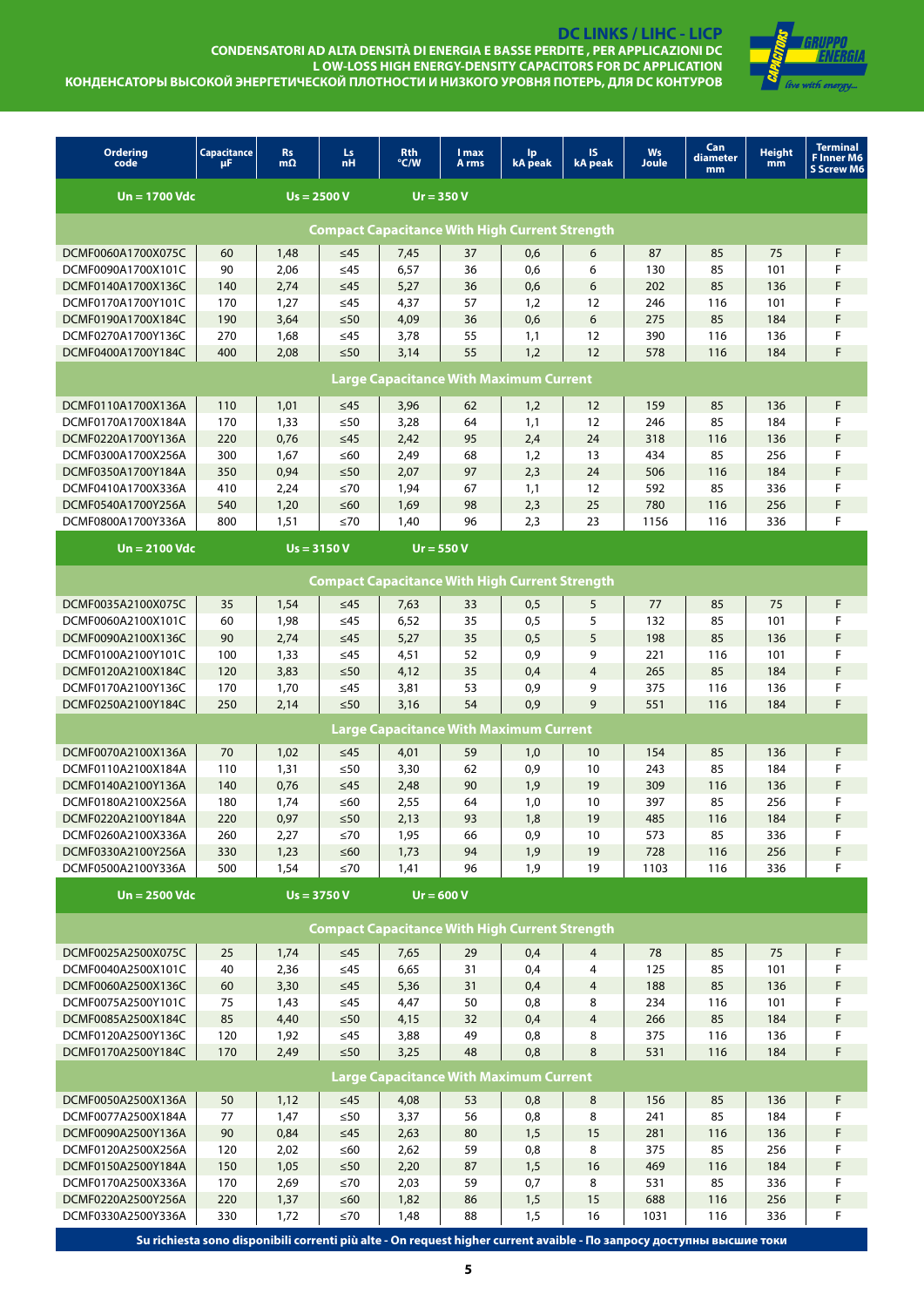

**CONDENSATORI AD ALTA DENSITÀ DI ENERGIA E BASSE PERDITE , PER APPLICAZIONI DC LOW-LOSS HIGH ENERGY-DENSITY CAPACITORS FOR DC APPLICATION КОНДЕНСАТОРЫ ВЫСОКОЙ ЭНЕРГЕТИЧЕСКОЙ ПЛОТНОСТИ И НИЗКОГО УРОВНЯ ПОТЕРЬ, ДЛЯ DC КОНТУРОВ**





### **LIHC- LICP CONDENSATORI A BASSA INDUTTANZA DC APPLICAZIONI**

Condensatori LIHC e LICP stati creati per ridurre i costi rispetto a tradizionali condensatori ad alta tensione per elettronica di potenza , al tempo stesso per ridurre le dimensioni dei circuiti elettronici, mantenendo alta qualità ed alta affidabilità.

### **CARATTERISTICHE APPLICAZIONE APPLICATION FEATURES ОСОБЕННОСТИ ПРИМЕНЕНИЯ**

LIHC e LICP hanno una resistenza in serie particolarmente bassa ed una elevata resistenza agli impulsi.La combinazione di queste proprietà fisiche ed elettriche permette ai condensatori LIHC e LICP di avere una bassa induttanza ed una alta capacità di trasporto di corrente. Insieme con il loro ottimo rapporto di capacità rispetto al volume i condensatori LIHC LICP sono particolarmente adatti per lo smorzamento dei tiristori GTO e dei circuiti buffer a bassa induttanza con correnti efficaci elevate. La loro induttanza molto bassa li rende anche adatti all'uso in applicazioni ad alta corrente a media frequenza.

Inoltre, grazie ai condensatori LIHC e LICP si sfrutta meglio lo spazio del sistema e si migliora l'efficienza del raffreddamento. Tutti i condensatori LIHC sono alloggiati in custodie di plastica antifiamma riempite con resina dura.

Particolare attenzione è stata presa in termini di design e di efficienza elettrica per garantire una operatività affidabile anche in condizioni ambientali difficili.

### **CARATTERISTICHE COSTRUTTIVE DESIGN FEATURES ОСОБЕННОСТИ КОНСТРУКЦИИ**

I condensatori LIHC sono dotati di terminali per il collegamento radiale, con perni filettati M6 / M8 o con attacchi filettati femmina M5 (disponibili altre misure su richiesta). E' disponibile anche una flangia integrata con fori predisposti per semplificare il montaggio.

La gamma LICP si basa sulla stessa tecnologia di costruzione e di know-how, però permette l'uso di robusti terminali assiali filettati femmina M8 (disponibili altre misure su richiesta).

# **LOW-INDUCTANCE DC CAPACITORS**

**LIHC – LICP** 

Capacitors LIHC and LICP were created to reduce the costs compared to traditional power electronic high-voltage capacitors, at the same time to reduce the sizes of electronic circuits, maintaining high quality and high reliability.

LIHC and LICP have a particulary low series resistance and high pulse strength. The combination of these physical and electrical properties allows LIHC and LICP capaciotrs to have low inductance with high current carrying capability.

Along with their very good ratio of capacitance to volume, LIHC and LICP capacitors are especially suited for the damping of GTO thyristors and low-inductance buffer circuits with high rms currents.

Their very low self-inductance makes them also suitable for use in high-current applications with medium frequencies.

Moreover, thanks to LIHC and LICP capacitors low profile use of system space and cooling efficiency is better.

All LIHC capacitors are housed in flame-retardant plastic cans and filled with solid resin. Special attention has been taken in terms of design and electrical efficiency to ensure reliable operation even under tough environmental conditions.

LIHC capacitors are provided with terminals for radial connection, M6/M8 threaded bolt or M5 threaded female connections (other dimensions on request). There is also an integrated flange with pre-drilled holes to simplify mounting.

The LICP range is based on the same construction and technology know-how but allows for robust axial terminals with threaded female connections M8 (other dimensions on request).

### **LIHC - LICP НИЗКОИНДУКТИВНЫЕ DC КОНДЕНСАТОРЫ**

Конденсаторы LIHC и LICP были созданы чтобы снизить затраты по сравнению с традиционными высоковольтными конденсаторами для силовой электроники и также для уменьшения габаритов электронных схем, сохраняя высокое качество и высокую надежность.

LIHC и LICP имеют особенно низкое последовательное сопротивление и высокую устойчивостью к импульсам. Сочетание этих физических и электрических свойств позволяет моделям LIHC и 0LICP обобщить низкую индуктивность с высокой токонесущей способностью. Наряду с их очень хорошим соотношением емкости к объему, серия LIHC и LICP особенно подходят для демпфирования GTO тиристоров и малоиндуктивных буферных схем с высоким значением среднеквадратичных токов. Их очень низкая собственная индуктивность, делает их также пригодными для использования на высоких токах со средними частотами.

Кроме того, благодаря дизайну LIHC и LICP конденсаторов улучшается эффективность использования пространства и охлаждение. Все LIHC конденсаторы размещены в огнезадерживающих пластиковых корпусах и заполнены твердой смолой. Особое внимание было уделено на дизайн и электрической эффективности, чтобы обеспечить надежную работу даже в жестких условиях окружающей среды.

LIHC конденсаторы снабжены клеммами для радиального соединения, типо болт (мальчик) с резьбой M6 / M8 или типо (девочка) M5 (другие размеры по запросу). Существует также интегрированный фланец с предварительно просверленными отверстиями для упрощения монтажа.

Серия LICP основана на той же конструкции и технологии, но имеет надежное осевое соединение клеммами с резьбой типо (девочка) М8 (другие размеры по запросу).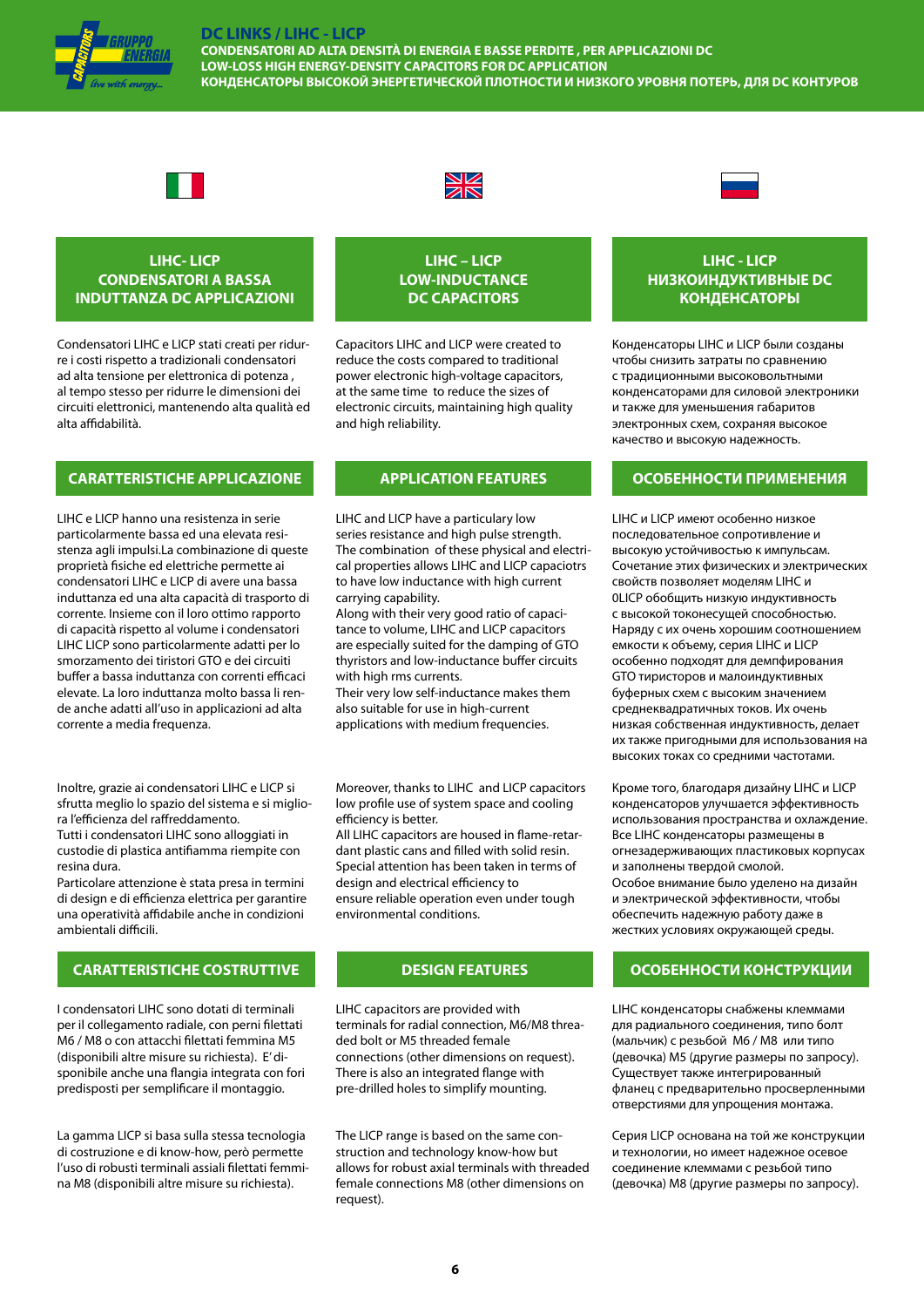

# **CONSTRUCTION DETAILS / DETTAGLI COSTRUTTIVI / ОСОБЕННОСТИ КОНСТРУКЦИИ**



# **LIHC-S design A1**



**LICP-F design A2** 

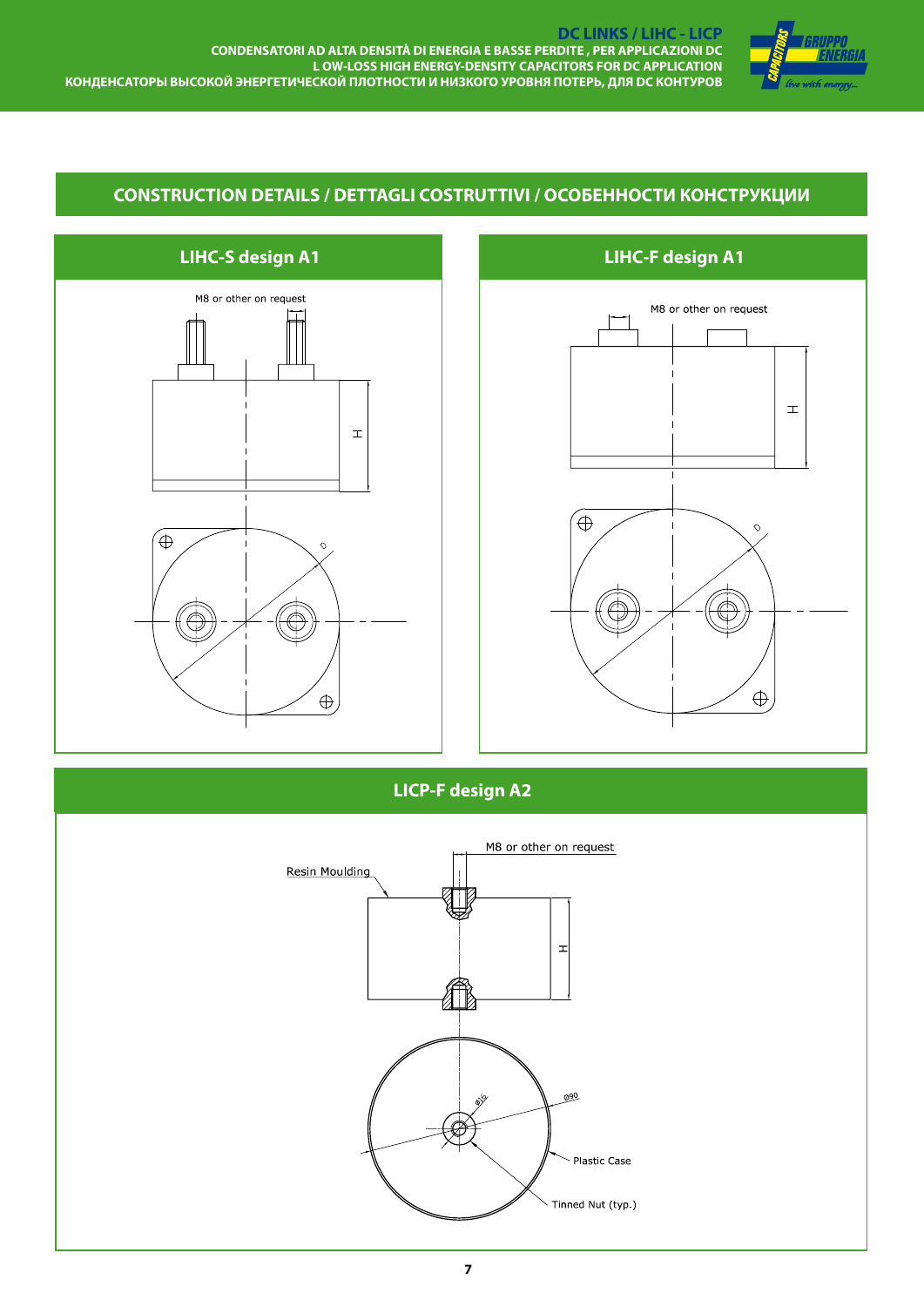| live with energy… |
|-------------------|

**CONDENSATORI AD ALTA DENSITÀ DI ENERGIA E BASSE PERDITE , PER APPLICAZIONI DC LOW-LOSS HIGH ENERGY-DENSITY CAPACITORS FOR DC APPLICATION КОНДЕНСАТОРЫ ВЫСОКОЙ ЭНЕРГЕТИЧЕСКОЙ ПЛОТНОСТИ И НИЗКОГО УРОВНЯ ПОТЕРЬ, ДЛЯ DC КОНТУРОВ**

| <b>Ordering</b><br>Code                | <b>Capacitance</b><br>μF                                                                                              | <b>Rs</b><br>$m\Omega$ | Ls:<br><b>nH</b> | <b>Rth</b><br>°C/W | I max<br>A rms | <b>lp</b><br>kA peak                             | <b>Is</b><br>kA peak | <b>Ws</b><br><b>Joule</b> | <b>Design</b>        | Can<br>diameter<br>mm | <b>Height</b><br>mm | <b>Terminal</b><br>$F =$ Inner<br>$S =$ Screw | <b>Terminal</b><br>dimension |
|----------------------------------------|-----------------------------------------------------------------------------------------------------------------------|------------------------|------------------|--------------------|----------------|--------------------------------------------------|----------------------|---------------------------|----------------------|-----------------------|---------------------|-----------------------------------------------|------------------------------|
| $Un = 600$ Vdc                         |                                                                                                                       |                        | $Us = 900 V$     |                    | $Ur = 100$ Vdc |                                                  |                      |                           |                      |                       |                     |                                               |                              |
|                                        |                                                                                                                       |                        |                  |                    |                | <b>Low Inductance High Current DC Capacitors</b> |                      |                           |                      |                       |                     |                                               |                              |
|                                        |                                                                                                                       |                        |                  |                    |                |                                                  |                      |                           |                      |                       |                     |                                               |                              |
| LIHC170S0600B40PP                      | 170                                                                                                                   | 0,75                   | 30               | 8,17               | 56             | 1,4                                              | 14                   | 31                        | A1                   | 82                    | 40                  | S                                             | M8 x 20                      |
| LIHC280S0600B51PP                      | 280                                                                                                                   | 0,89                   | 35               | 8,05               | 53             | 1,4                                              | 14                   | 50                        | A1                   | 82                    | 51                  | S<br>F.                                       | M8 x 20                      |
| LICP300F0600B54AP<br>LIHC390S0600B65PP | 300<br>390                                                                                                            | 0,73<br>1,00           | 10<br>40         | 4,05<br>7,88       | 82<br>50       | 1,5<br>1,5                                       | 15<br>14             | 54<br>70                  | A2<br>A <sub>1</sub> | 90<br>82              | 53<br>65            | S                                             | M8<br>M8 x 20                |
| LICP650F0600B93AP                      | 650                                                                                                                   | 1,16                   | 25               | 3,86               | 66             | 1,5                                              | 15                   | 117                       | A2                   | 90                    | 93                  | F                                             | M <sub>8</sub>               |
|                                        |                                                                                                                       |                        |                  |                    |                |                                                  |                      |                           |                      |                       |                     |                                               |                              |
| $Un = 700$ Vdc                         |                                                                                                                       |                        | $Us = 1050 V$    |                    | $Ur = 200$ Vdc |                                                  |                      |                           |                      |                       |                     |                                               |                              |
|                                        | <b>Low Inductance High Current DC Capacitors</b>                                                                      |                        |                  |                    |                |                                                  |                      |                           |                      |                       |                     |                                               |                              |
| LIHC120S0700B40PP                      | 120                                                                                                                   | 0,86                   | 30               | 8,30               | 52             | 1,2                                              | 12                   | 29                        | A <sub>1</sub>       | 82                    | 40                  | S                                             | M8 x 20                      |
| LIHC200S0700B51PP                      | 200                                                                                                                   | 1,02                   | 35               | 8,20               | 49             | 1,2                                              | 12                   | 49                        | A1                   | 82                    | 51                  | S                                             | M8 x 20                      |
| LICP230F0700B54AP                      | 230                                                                                                                   | 0,82                   | 10               | 4,00               | 77             | 1,3                                              | 14                   | 56                        | A <sub>2</sub>       | 90                    | 53                  | F.                                            | M8                           |
| LIHC280S0700B65PP                      | 280                                                                                                                   | 1,15                   | 40               | 7,96               | 47             | 1,2                                              | 12                   | 69                        | A1                   | 82                    | 65                  | S                                             | M8 x 20                      |
| LICP500F0700B93AP                      | 500                                                                                                                   | 1,31                   | 25               | 3,84               | 64             | 1,3                                              | 14                   | 123                       | A <sub>2</sub>       | 90                    | 93                  | F                                             | M8                           |
| $Un = 900$ Vdc                         |                                                                                                                       |                        | $Us = 1350 V$    |                    | $Ur = 200$ Vdc |                                                  |                      |                           |                      |                       |                     |                                               |                              |
|                                        |                                                                                                                       |                        |                  |                    |                |                                                  |                      |                           |                      |                       |                     |                                               |                              |
|                                        |                                                                                                                       |                        |                  |                    |                | <b>Low Inductance High Current DC Capacitors</b> |                      |                           |                      |                       |                     |                                               |                              |
| LIHC100S0900B40PP                      | 100                                                                                                                   | 0,91                   | 30               | 8,26               | 50             | 1,0                                              | 11                   | 41                        | A1                   | 82                    | 40                  | S                                             | M8 x 20                      |
| LIHC160S0900B51PP                      | 160                                                                                                                   | 1,08                   | 35               | 8,24               | 47             | 1,0                                              | 11                   | 65                        | A1                   | 82                    | 51                  | S                                             | $M8 \times 20$               |
| LICP170F0900B54AP                      | 170                                                                                                                   | 0,88                   | 10               | 3,99               | 50             | 1,2                                              | 12                   | 69                        | A2                   | 90                    | 53                  | F.                                            | M <sub>8</sub>               |
| LIHC220S0900B65PP                      | 220                                                                                                                   | 1,20                   | 40               | 7,99               | 45             | 1,1                                              | 11                   | 89                        | A1                   | 82                    | 65                  | S                                             | M8 x 20                      |
| LICP370F0900B93AP                      | 370                                                                                                                   | 1,35                   | 25               | 3,83               | 62             | 1,2                                              | 12                   | 150                       | A2                   | 90                    | 93                  | F                                             | M <sub>8</sub>               |
| $Un = 1100$ Vdc                        |                                                                                                                       |                        | $Us = 1650 V$    |                    | $Ur = 250$ Vdc |                                                  |                      |                           |                      |                       |                     |                                               |                              |
|                                        |                                                                                                                       |                        |                  |                    |                | <b>Low Inductance High Current DC Capacitors</b> |                      |                           |                      |                       |                     |                                               |                              |
|                                        |                                                                                                                       |                        |                  |                    |                |                                                  |                      |                           |                      |                       |                     |                                               |                              |
| LIHC060S1100B40PP<br>LIHC100S1100B51PP | 60                                                                                                                    | 1,04                   | 30               | 8,40               | 45             | 0,8                                              | 8                    | 36                        | A <sub>1</sub>       | 82                    | 40                  | S                                             | M8 x 20                      |
| LICP110F1100B54AP                      | 100<br>110                                                                                                            | 1,20<br>1,00           | 35<br>10         | 8,30<br>3,96       | 43<br>70       | 0.8<br>1,0                                       | 9<br>9               | 61<br>67                  | A <sub>1</sub><br>A2 | 82<br>90              | 51<br>53            | S<br>F                                        | M8 x 20<br>M <sub>8</sub>    |
| LIHC140S1100B65PP                      | 140                                                                                                                   | 1,34                   | 40               | 8,03               | 42             | 0,9                                              | 8                    | 85                        | A1                   | 82                    | 65                  | S                                             | M8 x 20                      |
| LICP240F1100B93AP                      | 240                                                                                                                   | 1,53                   | 25               | 3,83               | 59             | 0,9                                              | 10                   | 145                       | A2                   | 90                    | 93                  | F                                             | M <sub>8</sub>               |
| $Un = 1300$ Vdc                        |                                                                                                                       |                        | $Us = 1950 V$    |                    | $Ur = 300$ Vdc |                                                  |                      |                           |                      |                       |                     |                                               |                              |
|                                        |                                                                                                                       |                        |                  |                    |                |                                                  |                      |                           |                      |                       |                     |                                               |                              |
|                                        |                                                                                                                       |                        |                  |                    |                | <b>Low Inductance High Current DC Capacitors</b> |                      |                           |                      |                       |                     |                                               |                              |
| LIHC041S1300B40PP                      | 41                                                                                                                    | 1,23                   | 30               | 8,43               | 41             | 0,7                                              | $\overline{7}$       | 35                        | A1                   | 82                    | 40                  | S                                             | M8 x 20                      |
| LIHC068S1300B51PP                      | 68                                                                                                                    | 1,42                   | 35               | 8,34               | 40             | 0,7                                              | $\overline{7}$       | 57                        | A1                   | 82                    | 51                  | S                                             | M8 x 20                      |
| LICP075F1300B54AP                      | 75                                                                                                                    | 1,21                   | 10               | 3,98               | 62             | 0,8                                              | 8                    | 63                        | A2                   | 90                    | 53                  | F                                             | M <sub>8</sub>               |
| LIHC092S1300B65PP                      | 92                                                                                                                    | 1,61                   | 40               | 8,12               | 38             | 0,7                                              | 6                    | 78                        | A1                   | 82                    | 65                  | S                                             | M8 x 20                      |
| LICP160F1300B93AP                      | 160                                                                                                                   | 1,84                   | 25               | 3,82               | 53             | 0,8                                              | 8                    | 135                       | A2                   | 90                    | 93                  | F                                             | M <sub>8</sub>               |
| $Un = 1500$ Vdc                        |                                                                                                                       |                        | $Us = 2250 V$    |                    | $Ur = 300$ Vdc |                                                  |                      |                           |                      |                       |                     |                                               |                              |
|                                        |                                                                                                                       |                        |                  |                    |                | <b>Low Inductance High Current DC Capacitors</b> |                      |                           |                      |                       |                     |                                               |                              |
|                                        |                                                                                                                       |                        |                  |                    |                |                                                  |                      |                           |                      |                       |                     |                                               |                              |
| LIHC029S1500B40PP                      | 29                                                                                                                    | 1,40                   | 30               | 8,41               | 39             | 0,6                                              | 6                    | 33                        | A1                   | 82                    | 40                  | S                                             | M8 x 20                      |
| LIHC050S1500B51PP                      | 50                                                                                                                    | 1,61                   | 35               | 8,39               | 37             | 0,6                                              | 6                    | 56                        | A1                   | 82                    | 51                  | S                                             | M8 x 20                      |
| LICP055F1500B54AP                      | 55                                                                                                                    | 1,39                   | 10               | 3,96               | 58             | 0,6                                              | $\overline{7}$       | 62                        | A2                   | 90                    | 53                  | F.                                            | M <sub>8</sub>               |
| LIHC070S1500B65PP<br>LICP120F1500B93AP | 70<br>120                                                                                                             | 1,84<br>2,17           | 40<br>25         | 8,04<br>3,83       | 37<br>49       | 0,6<br>0,7                                       | 6<br>$\overline{7}$  | 79<br>135                 | A <sub>1</sub><br>A2 | 82<br>90              | 65<br>93            | S<br>F                                        | M8 x 20<br>M8                |
|                                        |                                                                                                                       |                        |                  |                    |                |                                                  |                      |                           |                      |                       |                     |                                               |                              |
|                                        | Su richiesta sono disponibili correnti più alte - On request higher current avaible - По запросу доступны высшие токи |                        |                  |                    |                |                                                  |                      |                           |                      |                       |                     |                                               |                              |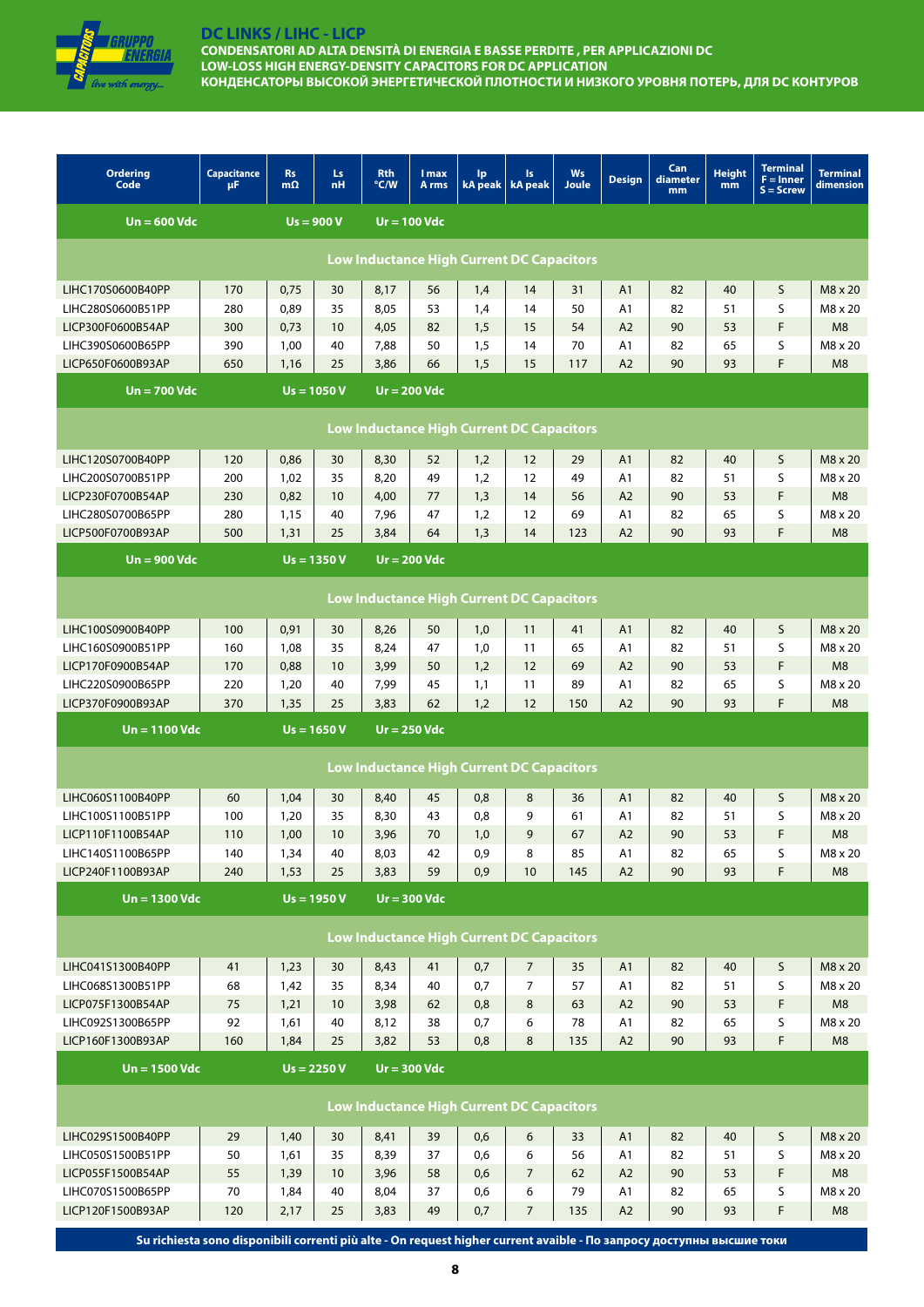

**DC LINKS / LIHC - LICP CONDENSATORI AD ALTA DENSITÀ DI ENERGIA E BASSE PERDITE , PER APPLICAZIONI DC L OW-LOSS HIGH ENERGY-DENSITY CAPACITORS FOR DC APPLICATION КОНДЕНСАТОРЫ ВЫСОКОЙ ЭНЕРГЕТИЧЕСКОЙ ПЛОТНОСТИ И НИЗКОГО УРОВНЯ ПОТЕРЬ, ДЛЯ DC КОНТУРОВ**

| <b>Ordering</b><br>Code | <b>Capacitance</b><br>μF.                        | <b>Rs</b><br>$m\Omega$ | Ls.<br>nH     | <b>Rth</b><br>$\degree$ C/W | I max<br>A rms | Ip                                               | Is.<br>kA peak   kA peak | <b>Ws</b><br>Joule | <b>Desian</b>  | Can<br>diameter<br>mm | <b>Height</b><br>mm | <b>Terminal</b><br>$F =$ Inner<br>$S =$ Screw | <b>Terminal</b><br>dimension |
|-------------------------|--------------------------------------------------|------------------------|---------------|-----------------------------|----------------|--------------------------------------------------|--------------------------|--------------------|----------------|-----------------------|---------------------|-----------------------------------------------|------------------------------|
| $Un = 1700$ Vdc         |                                                  |                        | $Us = 2500 V$ |                             | $Ur = 350$ Vdc |                                                  |                          |                    |                |                       |                     |                                               |                              |
|                         |                                                  |                        |               |                             |                | <b>Low Inductance High Current DC Capacitors</b> |                          |                    |                |                       |                     |                                               |                              |
| LIHC019S1700B40PP       | 19                                               | 1,55                   | 30            | 8,40                        | 36             | 0,5                                              | 5                        | 27                 | A <sub>1</sub> | 82                    | 40                  | S                                             | $M8 \times 20$               |
| LIHC033S1700B51PP       | 33                                               | 1,80                   | 35            | 8,45                        | 35             | 0.5                                              | 5                        | 48                 | A <sub>1</sub> | 82                    | 51                  | $\mathsf{S}$                                  | M8 x 20                      |
| LICP038F1700B54AP       | 38                                               | 1,54                   | 10            | 3,96                        | 55             | 0.6                                              | 6                        | 55                 | A2             | 90                    | 53                  | F                                             | M8                           |
| LIHC047S1700B65PP       | 47                                               | 2,08                   | 40            | 8,13                        | 34             | 0,5                                              | 5                        | 68                 | A1             | 82                    | 65                  | S                                             | M8 x 20                      |
| LICP087F1700B93AP       | 87                                               | 2.41                   | 25            | 3,82                        | 46             | 0.6                                              | 6                        | 126                | A2             | 90                    | 93                  | F                                             | M8                           |
| $Un = 2100$ Vdc         |                                                  |                        | $Us = 3150 V$ |                             | $Ur = 550$ Vdc |                                                  |                          |                    |                |                       |                     |                                               |                              |
|                         | Low Inductance High Current DC Capacitors        |                        |               |                             |                |                                                  |                          |                    |                |                       |                     |                                               |                              |
| LIHC011S2100B40PP       | 11                                               | 1.19                   | 30            | 8.44                        | 37             | 0.4                                              | $\overline{4}$           | 24                 | A1             | 82                    | 40                  | S                                             | M8 x 20                      |
| LIHC020S2100B51PP       | 20                                               | 1,36                   | 35            | 8,36                        | 38             | 0.4                                              | $\overline{4}$           | 44                 | A1             | 82                    | 51                  | S                                             | M8 x 20                      |
| LICP022F2100B54AP       | 22                                               | 1.17                   | 10            | 3,98                        | 59             | 0.4                                              | 5                        | 49                 | A2             | 90                    | 53                  | F.                                            | M8                           |
| LIHC028S2100B65PP       | 28                                               | 1,62                   | 40            | 8,10                        | 37             | 0.4                                              | $\overline{4}$           | 62                 | A1             | 82                    | 65                  | S                                             | M8 x 20                      |
| LICP053F2100B93AP       | 53                                               | 1.87                   | 25            | 3,84                        | 51             | 0.4                                              | 5                        | 117                | A2             | 90                    | 93                  | F                                             | M8                           |
| $Un = 2500$ Vdc         |                                                  |                        | $Us = 3750 V$ |                             | $Ur = 600$ Vdc |                                                  |                          |                    |                |                       |                     |                                               |                              |
|                         | <b>Low Inductance High Current DC Capacitors</b> |                        |               |                             |                |                                                  |                          |                    |                |                       |                     |                                               |                              |
| LIHC008S2500B40PP       | 8                                                | 1.41                   | 30            | 8,51                        | 32             | 0.3                                              | 3                        | 23                 | A1             | 82                    | 40                  | S                                             | $M8 \times 20$               |
| LIHC014S2500B51PP       | 14                                               | 1.64                   | 35            | 8,34                        | 36             | 0.3                                              | 3                        | 44                 | A1             | 82                    | 51                  | S                                             | M8 x 20                      |
| LICP015F2500B54AP       | 15                                               | 1,40                   | 10            | 4,00                        | 53             | 0.4                                              | $\overline{4}$           | 47                 | A2             | 90                    | 53                  | F                                             | M8                           |
| LIHC020S2500B65PP       | 20                                               | 1,85                   | 40            | 8,07                        | 34             | 0,3                                              | 3                        | 63                 | A1             | 82                    | 65                  | S                                             | $M8 \times 20$               |
| LICP037F2500B93AP       | 37                                               | 2,21                   | 25            | 3,82                        | 47             | 0,4                                              | $\overline{4}$           | 116                | A2             | 90                    | 93                  | F                                             | M8                           |